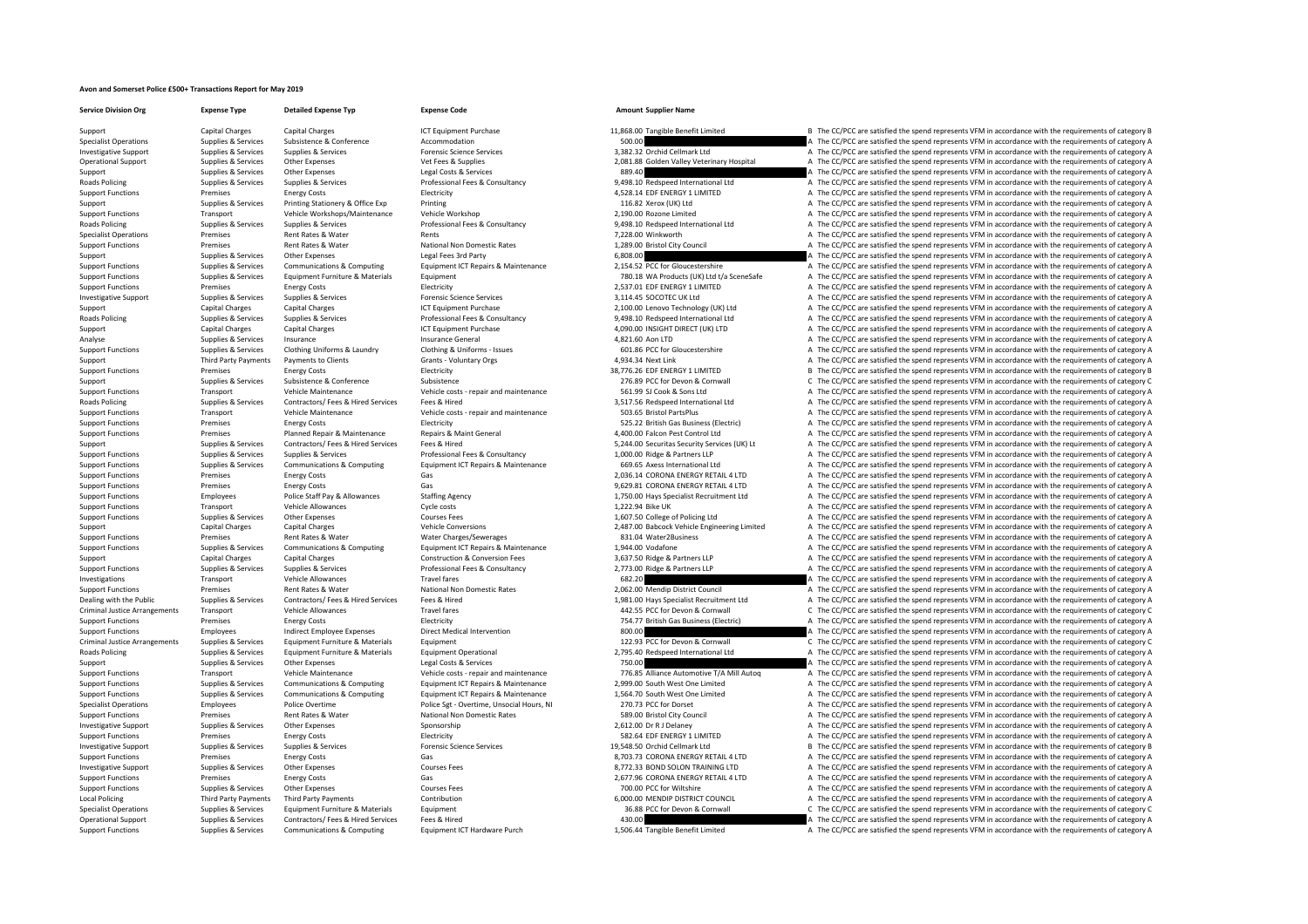Analyse Supplies & Services Equipment Furniture & Materials Equipment Operational and a S.918.25 D.tec International Limited A The CC/PCC are satisfied the spend represents VFM in accordance with the requirements of catego Operational Support Third Party Payments Other Local Authorities or Forces Contributions to Other Forces 3,612.60 PCC for South Wales and The CC/PCC are satisfied the spend represents VFM in accordance with the requirement Support Functions Supplies & Services Communications & Computing Equipment ICT exercity and the Support Interactions of category A The CC/PCC are satisfied the spend represents VFM in accordance with the requirements of ca A The CC/PCC are satisfied the spend represents VFM in accordance with the requirements of category A Specialist Operations Employees Police Staff Pay & Allowances Police Staff - Pay, Overtime, NI, Pension 155,754.73 PCC for Devon & Cornwall C The CC/PCC are satisfied the spend represents VFM in accordance with the require Criminal Justice Arrangements Supplies & Services Equipment Furniture & Materials Equipment | Equipment Criminal J.570.00 Blue Light Partnership Arrangement Arrangement Arrangements of category A Roads Policing Supplies & Services Printing Stationery & Office Exp Postage 2,880.95 2,880.95 A The CC/PCC are satisfied the spend represents VFM in accordance with the requirements of category A Support Functions Premises Planned Repair & Maintenance Repairs & Maint General 748.00 Good Riddance Pest Control Ltd A The CC/PCC are satisfied the spend represents VFM in accordance with the requirements of category A Specialist Operations Transport Vehicle Maintenance Vehicle costs - fuel Vehicle vehicle costs - fuel Vehicle costs - fuel 1,420.61 and the CC/PCC are satisfied the spend represents VFM in accordance with the requirements Support Functions Supplies & Services Other Expenses Legal Costs & Services Legal Costs & Services Legal Costs Costs are a The CC/PCC are satisfied the spend represents VFM in accordance with the requirements of category A Local Policing States Vehicle Allowances Vehicle Allowance Vehicle Allowance Vehicle Allowance Vehicle Mileage allowance Vehicle mileage allowance 547.86 A The CC/PCC are satisfied the spend represents VFM in accordance wi Specialist Operations Premises Planned Repair & Maintenance Premises Costs 6,450.00 Avon Armour Limited A The CC/PCC are satisfied the spend represents VFM in accordance with the requirements of category A The CC/PCC are s Support Support Support Support Support Support Support Support Support Support Support Support Support Support Support Support Support Support Support Support Support Support Support Support Support Third Party Payments O Support Third Party Payments Other Local Authorities or Forces Contributions to Other Forces 1,716.40 PCC for Merseyside A The CC/PCC are satisfied the spend represents VFM in accordance with the requirements of category A Supplies & Services Other Expenses Courses Fees Courses Fees 1,260.00 Empire Fighting Chance A The CC/PCC are satisfied the spend represents VFM in accordance with the requirements of category A Support Capital Charges Capital Charges Capital Charges ICT Equipment Purchase 1,899.00 Data Pro IT Ltd A The CC/PCC are satisfied the spend represents VFM in accordance with the requirements of category A The CC/PCC are s Supplies & Services Printing Stationery & Office Exp Postage Principalist Principalist Operations of Category A The CC/PCC are satisfied the spend represents VFM in accordance with the requirements of category A The Criter Support Functions Premises Factor Energy Costs Electricity – Support Functions Costs Energy Costs Energy Costs Energy Costs Electricity – Support Functions and represents VFM in accordance with the requirements of category Analyse Supplies Services Other Expenses Courses Fees 2,500.00 Bristol City Council A The CC/PCC are satisfied the spend represents VFM in accordance with the requirements of category A Supplies & Services Communications & A The CC/PCC are satisfied the spend represents VFM in accordance with the requirements of category A Support Functions Supplies & Services Fauliament Furniture & Materials Fauliament Repairs & Maintenance 753.73 OTHRFF I MITED A The CC/PCC are satisfied the spend represents VFM in accordance with the requirements of categ Local Policing Supplies Services Subsistence Subsistence Subsistence Subsistence Subsistence Subsistence Subsistence Subsistence Subsistence Subsistence Subsistence Subsistence Subsistence Subsistence Subsistence Subsisten Roads Policing Premises Rent Rates & Water National Non Domestic Rates 3,123.00 NORTH SOMERSET COUNCIL A The CC/PCC are satisfied the spend represents VFM in accordance with the requirements of category A Support Functions Premises Energy Costs Electricity Electricity Support Energy Costs Electricity Electricity Support Energy Costs Electricity Support Functions A The CC/PCC are satisfied the spend represents VFM in accorda Premises Energy Costs Electricity Electricity **Electricity** 2,412.11 EDF ENERGY 1 LIMITED A The CC/PCC are satisfied the spend represents VFM in accordance with the requirements of category A Specialist Operations Supplies & Services Communications & Computing Equipment ICT Repairs & Maintenance 16,946.77 VIRGIN MEDIA PAYMENTS LTD B The CC/PCC are satisfied the spend represents VFM in accordance with the requir Local Policing Supplies Services Other Expenses Visits & Activities Visits Activities and the Services and the Service A The CC/PCC are satisfied the spend represents VFM in accordance with the requirements of category A S Support Functions Supplies Services Other Expenses Legal Costs & Services 1,240.00 A The CC/PCC are satisfied the spend represents VFM in accordance with the requirements of category A Support Functions Premises Premises Premises Premises Waste Disposal – Premises Waste Disposal – Premises Premises Premises Premises Premises Premises Premises Premises Premises Premises Servicing Flectrical S268.78 Kohler Support Functions Premises Planned Repair Are S. Support Functions Planned A S. 208.78 Kohler Uninterruptible Power Ltd A The CC/PCC are satisfied the spend represents VFM in accordance with the requirements of category A Support Functions Premises Planned Repair & Maintenance Servicing ‐ Servicing ‐ Servicing ‐ Servicing ‐ Servicing ‐ Servicing ‐ Servicing ← Servicing 1,157.70 Clear‐Flow Limited A The CC/PCC are satisfied the spend represe Criminal Justice Arrangements Supplies & Services Supplies & Services Professional Fees & Consultancy 2,587.50 Hays Specialist Recruitment Ltd A The CC/PCC are satisfied the spend represents VFM in accordance with the requ Support Capital Charges Capital Charges Construction & Conversion Fees 3,090.00 Ridge & Partners LLP A The CC/PCC are satisfied the spend represents VFM in accordance with the requirements of category A Criminal Justice Arrangements Supplies & Services Contractors/ Fees & Hired Services Fees & Hired Services Fees & Hired Perotocos Fees & Hired Services Fees & Hired Services Services Fees & Hired Services Fees & Hired Serv Investigative Support Supplies & Services Medical Fees Pathologists reports Pathologists reports 2,612.00 Dr DS Cook A The CC/PCC are satisfied the spend represents VFM in accordance with the requirements of category A Support Functions Premises Rent Rates & Water Landlords Service Charge Service Charge 563.25 Private Pension DTB (Clifton) A The CC/PCC are satisfied the spend represents VFM in accordance with the requirements of category Support Functions Premises Energy Costs Electricity Electricity Electricity 3,342.29 EDF ENERGY 1 LIMITED A The CC/PCC are satisfied the spend represents VFM in accordance with the requirements of category A Criminal lustice arrangements Sunnifes & Senvices Sunnifes & Senvices Professional Fees & Consultancy 2 587 50 Havs Specialist Recruitment Itd a The CC/PCC are satisfied the spend represents VEM in accordance with the requ Investigations Supplies & Services Communications & Computing Equipment ICT Hardware Purch 1973.92 Tangible Benefit Limited A The CC/PCC are satisfied the spend represents VFM in accordance with the requirements of categor Analyse Transport Vehicle Allowances Travel fares Travel fares Travel fares Travel fares Travel fares Travel fares Travel fares 7,200.04 A The CC/PCC are satisfied the spend represents VFM in accordance with the requiremen Support Functions Support Functions Associates A. The CC/PCC are satisfied the spend represents VFM in accordance with the requirements of category A Roads Policing Premises Rent Rates & Water National Non Domestic Rates 834.70 North Somerset Council A The CC/PCC are satisfied the spend represents VFM in accordance with the requirements of category A Support Functions Transport Vehicle Maintenance Vehicle costs ‐ repair and maintenance 2,810.15 SJ Cook & Sons Ltd A The CC/PCC are satisfied the spend represents VFM in accordance with the requirements of category A The C Specialist Operations Premises Energy Costs Flectricity **Electricity Flectricity – 2,760.76 EDF ENERGY 1 LIMITED** A The CC/PCC are satisfied the spend represents VFM in accordance with the requirements of category A Support Functions Transport Vehicle Maintenance Vehicle Costs - repair and maintenance 540.25 SJ Cook & Sons Ltd A The CC/PCC are satisfied the spend represents VFM in accordance with the requirements of category A Dice Se Employees Police Pay & Allowances Police Sgt - Pay, Overtime, NI, Pension 6,223.42 PCC for Gloucestershire B. The CC/PCC are satisfied the spend represents VFM in accordance with the requirements of category B Specialist Operations Supplies & Services Equipment Furniture & Materials Equipment 1,255.00 Senator International Ltd A The CC/PCC are satisfied the spend represents VFM in accordance with the requirements of category A Support Supplies & Services Supplies & Services Professional Fees & Consultancy 800.00 Street2Boardroom CIC A The CC/PCC are satisfied the spend represents VFM in accordance with the requirements of category A The Consulta Supplies & Services Supplies & Services Professional Fees & Consultancy 1.826.25 Havs Specialist Berruitment Itd A The CC/PCC are satisfied the spend represents VFM in accordance with the requirements of category A Support Functions Premises Premises Energy Costs Gas Gas Gas Gas 996.52 CORONA ENERGY RETAIL 4 LTD A The CC/PCC are satisfied the spend represents VFM in accordance with the requirements of category A Support Functions Sup A The CC/PCC are satisfied the spend represents VFM in accordance with the requirements of category A Support Functions Supplies & Services Other Expenses Legal Costs & Services Legal Costs Agencies 2,550.00 A The CC/PCC are satisfied the spend represents VFM in accordance with the requirements of category A The CC/PCC are Support Functions Transport Vehicle Maintenance Vehicle costs - repair and maintenance 948.22 SJ Cook & Sons Ltd A The CC/PCC are satisfied the spend represents VFM in accordance with the requirements of category A The Cri Support Employees Support Employee Expenses Refunds Contributions 1,906.96 A The CC/PCC are satisfied the spend represents VFM in accordance with the requirements of category A The CC/PCC are satisfied the spend represents Supplies & Services Printing Stationery & Office Exp Postage 3,230.85 A The CC/PCC are satisfied the spend represents VFM in accordance with the requirements of category A The CC/PCC are satisfied the spend represents VFM Support Functions Premises Premises Premises Premises Waste Disposal – Premises Waste Disposal – Premises Premises 966.00 Perrys Recycling Ltd A The CC/PCC are satisfied the spend represents VFM in accordance with the requ Operational Support Support Supporter Support Support Support Support Support Support Support Support Support Support Support Support Support Support Support Support Support Support Support Support Support Support Support Support Functions Supplies & Services Subsistence & Conference Conference & Meeting Expenses Subsistence Conference Conference & Conference & Conference & Conference & Conference & Conference & Conference & Conference & Co Support Employees Police Pay & Allowances Police PC - Pay, Overtime, NI, Pension 5,124.18 PCC for Gloucestershire B The CC/PCC are satisfied the spend represents VFM in accordance with the requirements of category B Support Functions Supplies & Services Equipment Furniture & Materials Equipment Purinture & Materials Equipment<br>
Support Functions a Support Transport Vehicle Hire Hire Hired Vehicle Costs a The Support Transport of The CC Support Functions Transport Vehicle Hire Hired Vehicle Costs 758.80 Scot Group Ltd A The CC/PCC are satisfied the spend represents VFM in accordance with the requirements of category A Roads Policing Transport Vehicle Workshops/Maintenance Vehicle recovery 3,215.12 AA Business Services A The CC/PCC are satisfied the spend represents VFM in accordance with the requirements of category A Criminal Justice Arrangements Supplies & Services Contractors/ Fees & Hired Services Fees & Hired Hired Services Fees & Hired Mustave of The CONSTANT DASS Happy Septialist Recruitment Ltd A The CC/PCC are satisfied the spe Support Functions Supplies & Services Communications & Computing Telephone Calls Telephone Calls 510.00 Vodafone Comporate Limited A The CC/PCC are satisfied the spend represents VFM in accordance with the requirements of Supplies & Services Communications & Computing Equipment ICT Repairs & Maintenance 59,397.07 SOFTWARE BOX LTD COMENT COMENT COMENT COMENT COMENT COMENT COMENT COMENT COMENT ON THE COMENT COMENT ON THE COMENT COMENT COMENT Transport Vehicle Allowances Cycle costs Cycle costs 172.00 Blue Light Partnership A The CC/PCC are satisfied the spend represents VFM in accordance with the requirements of category A Specialist Operations Supplies & Services Communications & Computing Telephone Calls 718.20 Vodafone Corporate Limited A The CC/PCC are satisfied the spend represents VFM in accordance with the requirements of category A Third Party Payments Other Local Authorities or Forces Contributions to Other Forces 7,699.35 PCC for Hampshire A The CC/PCC are satisfied the spend represents VFM in accordance with the requirements of category A Support Supplies & Services Other Expenses Legal Costs & Services 11,552.86 B The CC/PCC are satisfied the spend represents VFM in accordance with the requirements of category B Criminal Justice Arrangements Supplies & Services Contractors/ Fees & Hired Services Fees & Hired Hired The Secondary Criminal Justice Arrangements of category A The CC/PCC are satisfied the spend represents VFM in accorda Specialist Operations Supplies & Services Subsistence & Conference Accommodation Accommodation 217.50 College of Policing Ltd A The CC/PCC are satisfied the spend represents VFM in accordance with the requirements of categ Investigative Support Support Support Support Support Furniture & Materials Foulyment Purniture & Materials Forensits A The CC/PCC are satisfied the spend represents VFM in accordance with the requirements of category A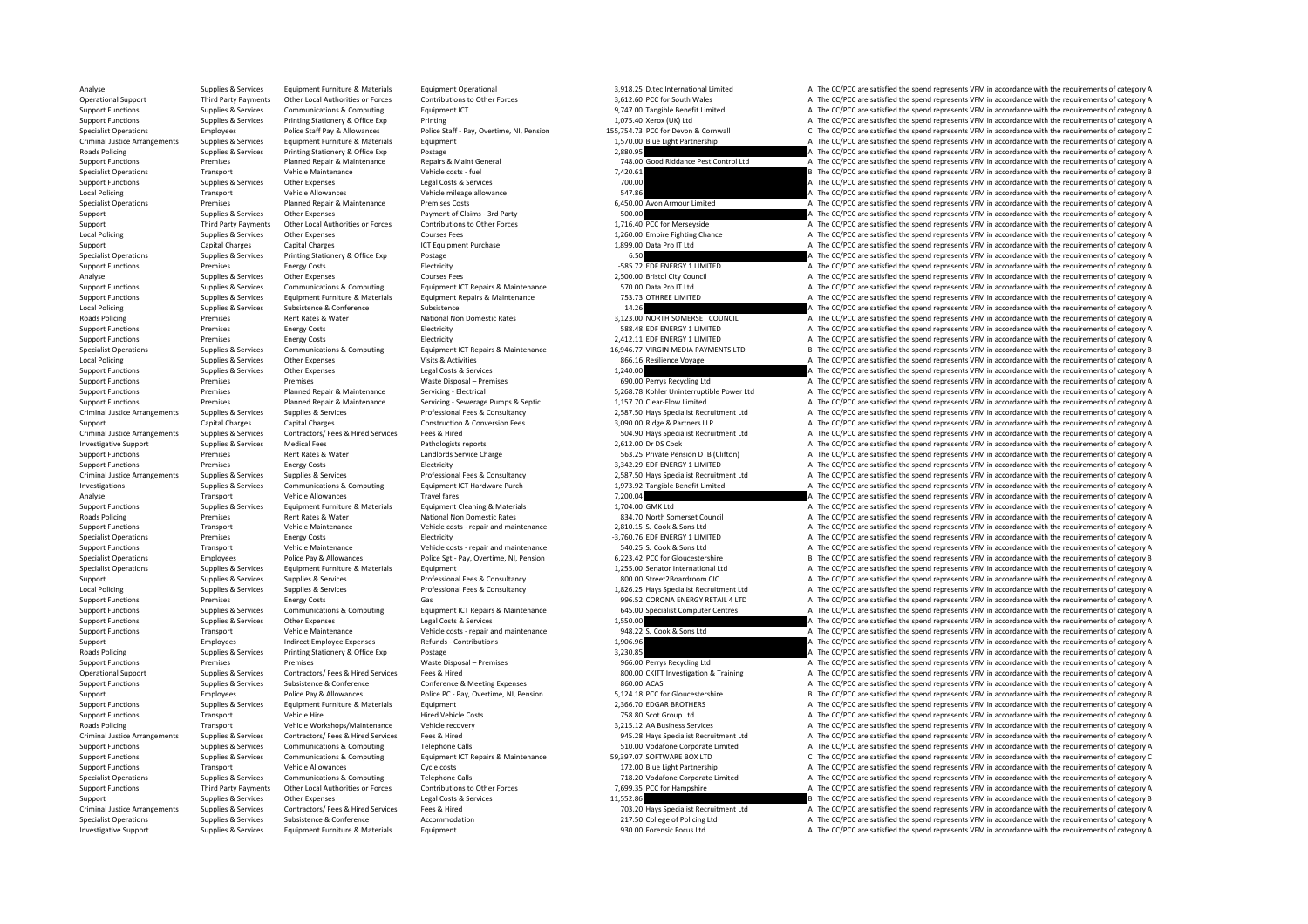Support Functions Premises Functions Energy Costs Gas 802.77 CORONA ENERGY RETAIL 41TD A The CC/PCC are satisfied the spend represents VFM in accordance with the requirements of category A

PCC Supplies & Services Printing Stationery & Office Exp Reprographics Reprographics 2,892.00 Burleigh Create A The CC/PCC are satisfied the spend represents VFM in accordance with the requirements of category A Specialist Operations Employees Police Pay & Allowances Police CI - Pay, NI, Pension 6,159.49 PCC for Wiltshire A The CC/PCC are satisfied the spend represents VFM in accordance with the requirements of category A Capital Charges Capital Charges Capital Charges ICT Equipment Purchase 192,256.99 INSIGHT DIRECT (UK) LTD C The CC/PCC are satisfied the spend represents VFM in accordance with the requirements of category C<br>Support Functi Support Functions Planned A The CC/PCC are satisfied the spend represents VFM in accordance with the requirements of category A The CC/PCC are satisfied the spend represents VFM in accordance with the requirements of categ Support Functions Premises Energy Costs Electricity Electricity **Electricity Electricity Electricity Electricity 2,782.28 EDF ENERGY 1 LIMITED A The CC/PCC are satisfied the spend represents VFM in accordance with** Roads Policing Supplies & Services Supplies & Services Professional Fees & Consultancy 9,498.10 Redspeed International Ltd A The CC/PCC are satisfied the spend represents VFM in accordance with the requirements of category Capital Charges Capital Charges 120,600.00 Lenovo Technology (UK) Ltd C The CC/PCC are satisfied the spend represents VFM in accordance with the requirements of category C Capital Charges Capital Charges Construction & Conversion Fees 5,200.00 Ridge & Partners LLP A The CC/PCC are satisfied the spend represents VFM in accordance with the requirements of category A Support Functions Supplies & Services Equipment Furniture & Materials Loose Furniture and Equipment Purchase and Services Support Turniture and Services Capital Charges Capital Charges Capital Charges Capital Charges Capit Support Capital Charges Capital Charges Capital Charges ICT Equipment Purchase 49,757.28 INSIGHT DIRECT (UK) LTD B The CC/PCC are satisfied the spend represents VFM in accordance with the requirements of category B Support Functions Transport Vehicle Maintenance Vehicle costs - repair and maintenance 1,177.00 Press Commercial Bodyworks A The CC/PCC are satisfied the spend represents VFM in accordance with the requirements of category Support Functions Premises Energy Costs Electricity Electricity Electricity 505.32 British Gas Business (Electric) A The CC/PCC are satisfied the spend represents VFM in accordance with the requirements of category A The C Support Functions Supplies & Services Equipment Furniture & Materials Equipment Operational 1,033.32 VIKING ARMS LTD A The CC/PCC are satisfied the spend represents VFM in accordance with the requirements of category A Sup Support Functions Supplies & Services Equipment Furniture & Materials Loose Furniture Loose Furniture and the Support European Support Functions Services Equipment Furniture and the Services Printing Supplies A Services Pr Printing and Support Support Support Support Support Support Support States Printing 2012 187.00 Xerox (UK) Ltd A The CC/PCC are satisfied the spend represents VFM in accordance with the requirements of category A Investigative Supples Margina Comples Supplies & Services Equipment Furniture & Materials Equipment Cleaning & Materials Materials and the sequine and the COPC are satisfied the spend represents VFM in accordance with the Support Functions Transport Transport Transport Transport Transport Transport Transport Transport Transport Transport Transport A Vehicle costs • Non-refundable Licences/Reg 1,030.00 Corporate Support HQ Imprest A The CC/P Support Transport Vehicle Maintenance Vehicle costs and maintenance 865.60 Press Commercial Bodyworks A The CC/PCC are satisfied the spend represents VFM in accordance with the requirements of category A The CC/PCC are sat Support Functions Premises Premises Rent Rates & Water Mational Non Domestic Rates 614.00 Mendip District Council A The CC/PCC are satisfied the spend represents VFM in accordance with the requirements of category A Suppli ST7.40<br>A The CC/PCC are satisfied the spend represents VFM in accordance with the requirements of category A<br>A The CC/PCC are satisfied the spend represents VFM in accordance with the requirements of category A Supplies & Services Communications & Communications & Communications & Communications & Communications & Communications & Communications & Communications Faultomer Faultomer Faultomer Faultomer Faultomer Faultomer 1.226.29 Support Functions Supplies & Services Printing Stationery & Office Exp Advertising (not recruitment) 1,981.65 Hays Specialist Recruitment Ltd A The CC/PCC are satisfied the spend represents VFM in accordance with the requi Contract the Contract of the Contract of Contract Contract Contract Contract Contract Contract Contract Contract Contract Contract Contract Contract Contract Contract Contract Contract Contract Contract Contract Contract C Roads Policing Supplies Bupplies & Services Equipment Furniture & Materials Equipment Operational expansional<br>
Transport Chick Allowances Travel fares Travel fares Travel fares Travel fares Travel fares Transport Provide A Travel fares Travel fares Travel fares Travel fares and the CORPORT CORPORT A The CC/PCC are satisfied the spend represents VFM in accordance with the requirements of category A The CC/PCC are satisfied the spend represent Support Employees Support Employee Expenses Refunds Contributions and the CONCOS CONTENT A The CC/PCC are satisfied the spend represents VFM in accordance with the requirements of category A The CC/PCC are satisfied the sp Support Functions Premises Rent Rates Water National Non Domestic Rates 2,772.00 North Somerset Council A The CC/PCC are satisfied the spend represents VFM in accordance with the requirements of category A Investigative Su Investigative Sunnort Sunning & Services Sunning & Services Sunning Services Faujument - Consumables 1974 67 NM Products (11K) I to the CC/PCC are satisfied the spend represents VFM in accordance with the requirements of c Investigative Support Supplies & Services Medical Fees Pathologists reports Pathologists reports 2,512.00 Dr R J Delaney A The CC/PCC are satisfied the spend represents VFM in accordance with the requirements of category C C The CC/PCC are satisfied the spend represents VFM in accordance with the requirements of category C Support Functions Transport Vehicle Maintenance Vehicle Costs - tyres and tubes 2,256.72 GOODYEAR DUNLOP TYRES UK LTD A The CC/PCC are satisfied the spend represents VFM in accordance with the requirements of category A Th Investigative Support Supplies & Services Medical Fees Pathologists reports Pathologists reports 2,612.00 Dr R J Delaney A The CC/PCC are satisfied the spend represents VFM in accordance with the requirements of category A Support Capital Charges Capital Charges Construction & Conversion Works 726.50 Commercial Transfer Limited A The CC/PCC are satisfied the spend represents VFM in accordance with the requirements of category A Support Functions Premises Premises Premises Rent Rates & Water Rents Rents Rents Rents Rents Services Rents Services A The CC/PCC are satisfied the spend represents VFM in accordance with the requirements of category A Su A The CC/PCC are satisfied the spend represents VFM in accordance with the requirements of category A Support Functions Transport Vehicle Maintenance Vehicle costs - repair and maintenance S31.53 BMW (UK) Ltd A The CC/PCC are satisfied the spend represents VFM in accordance with the requirements of category A Support Functions Supplies & Services Equipment Furniture & Materials Equipment 1,400.00 CJP Property Maintenance A The CC/PCC are satisfied the spend represents VFM in accordance with the requirements of category A Specialist Operations Transport Vehicle Maintenance Vehicle costs fuel 4,897.10 A The CC/PCC are satisfied the spend represents VFM in accordance with the requirements of category A Support Functions Premises Rent Rates & Water Water Charges/Sewerages Serverages SSS.80 Water2Business A The CC/PCC are satisfied the spend represents VFM in accordance with the requirements of category A Support Functions Capital Charges Capital Charges Capital Charges ICT Equipment Purchase 18,199.20 ATOS IT Services Uk Ltd B The CC/PCC are satisfied the spend represents VFM in accordance with the requirements of category Support Functions Transport Vehicle Maintenance Vehicle costs - repair and maintenance STS.60 Bristol PartsPlus A The CC/PCC are satisfied the spend represents VFM in accordance with the requirements of category A Supplies & Services Communications & Communications & Communications & Communications & Communications & Communications & Communications Faultomer Functioner Functions and a COMPLE are saided the specific are a a The CC/PC Specialist Operations Employees Police Overtime Police PC - Overtime, NI Police PC - Overtime, NI 337.27 PCC for Dorset A The CC/PCC are satisfied the spend represents VFM in accordance with the requirements of category A Support Functions Premises Rent Rates & Water National Non Domestic Rates 2,320.00 Bath & North East Somerset A The CC/PCC are satisfied the spend represents VFM in accordance with the requirements of category A Support Functions Premises Energy Costs Energy Costs Electricity Electricity Electricity and the Support Electricity and the CC/PCC are satisfied the spend represents VFM in accordance with the requirements of category A S Transport Vehicle Allowances Cycle costs Cycle costs 579.40 Bike UK A The CC/PCC are satisfied the spend represents VFM in accordance with the requirements of category A Analyse Supplies Services Equipment Furniture & Materials Equipment Equipment 9,999.68 SELECTAMARK SECURITY SYSTEMS PLC A The CC/PCC are satisfied the spend represents VFM in accordance with the requirements of category A Support Functions Premises Energy Costs Gas Gas Gas 755.07 CORONA ENERGY RETAIL 4 LTD A The CC/PCC are satisfied the spend represents VFM in accordance with the requirements of category A result are conditions of category Analyse Supplies & Services Insurance Insurance General 109,146.67 Aon LTD C The CC/PCC are satisfied the spend represents VFM in accordance with the requirements of category C Support Capital Charges Capital Charges Construction & Conversion Works 10,204.85 Romac Building Contractors Ltd B The CC/PCC are satisfied the spend represents VFM in accordance with the requirements of category B Support Support Employees Material Provides Activity Refunds Fontibutions 2,575.70 A The CC/PCC are satisfied the spend represents VFM in accordance with the requirements of category A Support Employees Services Support Profession Supplies Supplies & Services Supplies & Services Supplies Services Professional Fees & Consultancy 2,204.30 Pertemps Professional Development L The CC/PCC are satisfied the spend represents VFM in accordance with the requi Support Functions Supplies & Services Communications & Computing Equipment ICT Repairs & Maintenance 60,000.00 Police ICT C The CC/PCC are satisfied the spend represents VFM in accordance with the requirements of category Support Functions Premises Rent Rates & Water National Non Domestic Rates 7,661.00 Bristol City Council A The CC/PCC are satisfied the spend represents VFM in accordance with the requirements of category A Support Transport Vehicle Allowances Travel fares Travel fares Travel fares Travel fares S.00 Corporate Support HQ Imprest A The CC/PCC are satisfied the spend represents VFM in accordance with the requirements of category Support Functions Tunctions of category Communications Supplies Communications Computing Computing Computing Computing Computing Computing Computing Computing Computing Computing Computing Computing Computing Computing Com Operational Support Supplies & Services Other Expenses Dogs ‐ Kennel Purchase & Maint 1,277.15 The Pet Studio A The CC/PCC are satisfied the spend represents VFM in accordance with the requirements of category A The CC/PCC Specialist Operations Supplies & Services Equipment Furniture & Materials Equipment Equipment 2,097.30 Sigma Security Devices Ltd A The CC/PCC are satisfied the spend represents VFM in accordance with the requirements of c Support Functions Premises Energy Costs Electricity Electricity **Electricity Electricity Electricity Electricity 2,391.08 EDF ENERGY 1 LIMITED A The CC/PCC are satisfied the spend represents VFM in accordance with** Support Functions Premises Premises Premises Rent Rates & Water Rents Rents Rents Rents Rents Rents Rents Rents Rents Rents Rents Rents Rents Rents Rents Rents Rents Rents Rents Rents 2,566.66 BATH & NORTH EAST SOMERSET CO Specialist Operations Supplies & Services Communications & Computing Equipment ICT 623.10 Telefonica UK Limited A The CC/PCC are satisfied the spend represents VFM in accordance with the requirements of category A Roads Policing Supplies & Services Supplies & Services Professional Fees & Consultancy 9,498.10 Redspeed International Ltd A The CC/PCC are satisfied the spend represents VFM in accordance with the requirements of category Support Functions Supplies & Services Communications & Computing Equipment ICT Repairs & Maintenance 38,253.60 SAP (UK) LTD and the CC/PCC are satisfied the spend represents VFM in accordance with the requirements of categ Support Functions Supplies Services Contractors/ Fees & Hired Services Fees & Hired Services Fees & Hired 650.00 Container Team Ltd A The CC/PCC are satisfied the spend represents VFM in accordance with the requirements of Support Functions Supplies & Services Other Expenses Courses Fees Courses Fees 2,500.00 Bristol City Council City Council A The CC/PCC are satisfied the spend represents VFM in accordance with the requirements of category Support Functions Supplies & Services Contractors/ Fees & Hired Services Fees & Hired The See A Hired 7,000.00 THE OPEN UNIVERSITY A The CC/PCC are satisfied the spend represents VFM in accordance with the requirements of Analyse Supplies & Services Equipment Furniture & Materials Equipment Operational 572.80 Ledco Limited 572.80 Ledco Limited A The CC/PCC are satisfied the spend represents VFM in accordance with the requirements of categor Criminal Justice Arrangements Supplies & Services Other Expenses Remand costs Remand costs Remand costs 1,193.90 Bidfood A The CC/PCC are satisfied the spend represents VFM in accordance with the requirements of category A Specialist Operations Transport Vehicle Allowances Travel fares Travel fares Travel fares Travel fares Travel fares and the Seconda and the Seconda and the Seconda and the spend represents VFM in accordance with the requir Support Functions Premises Unplanned Repair & Maintenance Responsive Maint - Electrical States and the Support Flectrical Limited A The CC/PCC are satisfied the spend represents VFM in accordance with the requirements of c Specialist Operations Premises Premises Rent Rates & Water National Non Domestic Rates 6,235.00 North Somerset Council A The CC/PCC are satisfied the spend represents VFM in accordance with the requirements of category A S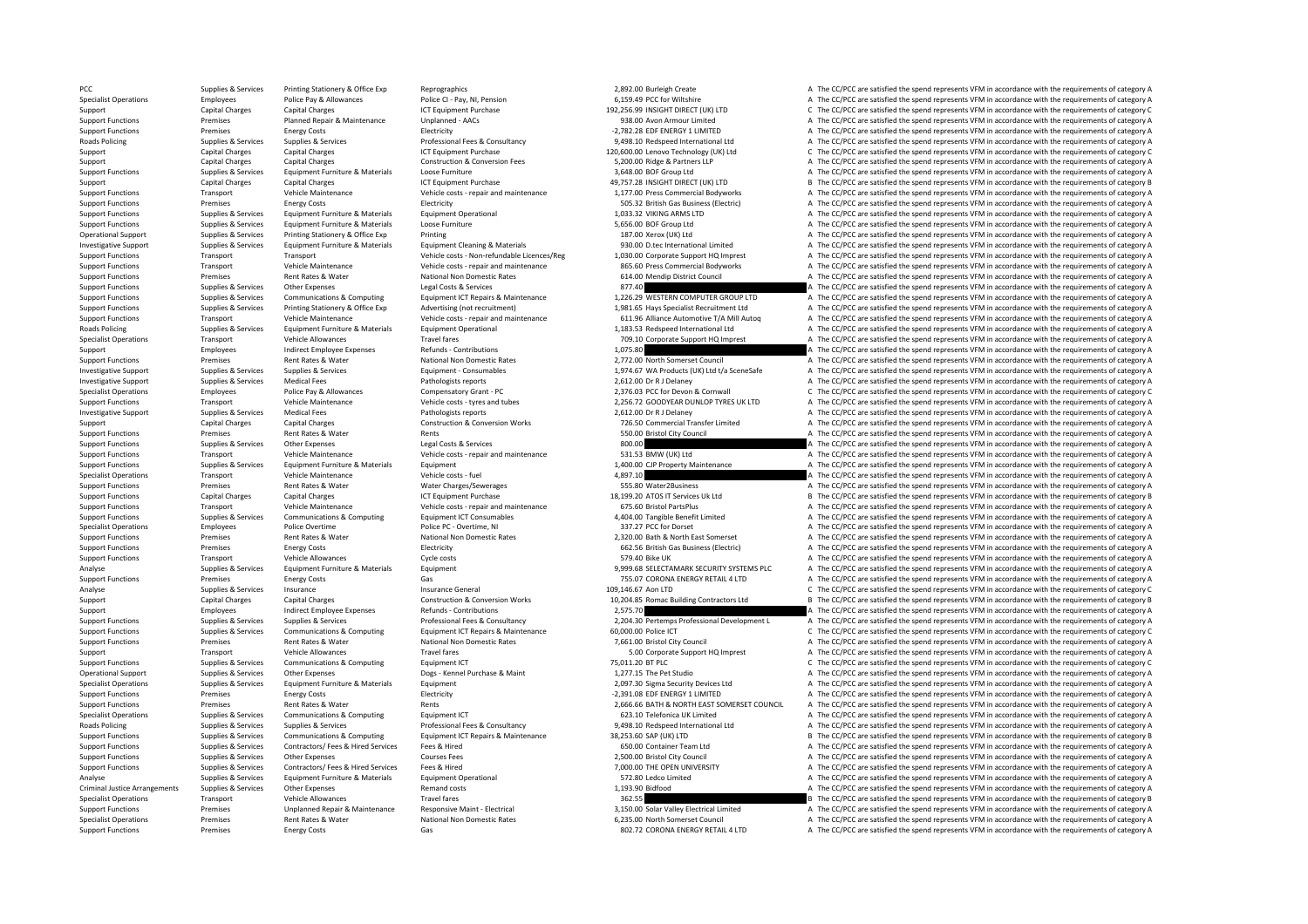Support Capital Charges Capital Charges Capital Charges ICT Equipment Purchase 1CT Equipment Purchase 7,520.00 Tangible Benefit Limited A The CC/PCC are satisfied the spend represents VFM in accordance with the requirement Specialist Operations Supplies & Services Equipment Furniture & Materials Equipment Supplies Equipment Furniture & Materials Equipment Supplies and Spend and Satisfied the Spend represents VFM in accordance with the requir Supplies & Services Communications & Computing Equipment ICT Consumables and a consumable send to a computing the COPCC are satisfied the spend represents VFM in accordance with the requirements of category B<br>Support Funct A The CC/PCC are satisfied the spend represents VFM in accordance with the requirements of category A Support Functions Supplies & Services Equipment Furniture & Materials Equipment Comment and A The CC/PCC are satisfied the spend represents VFM in accordance with the requirements of category A Roads Policing Supplies & Services Equipment Furniture & Materials Equipment A The CC/PCC are satisfied the spend represents VFM in accordance with the requirements of category A The CC/PCC are satisfied the spend represen Support Functions Supplies & Services Communications & Computing Equipment ICT Software 88,487.61 Box.com (UK) Limited C The CC/PCC are satisfied the spend represents VFM in accordance with the requirements of category C Investigative Support Supplies & Services Supplies & Services Equipment - Consumables Equipment - Consumables -1,862.00 Nuix Technology UK Limited A The CC/PCC are satisfied the spend represents VFM in accordance with the Support Functions Supplies & Services Communications & Computing Equipment ICT Hardware Purch 1,485.00 Avon Armour Limited A The CC/PCC are satisfied the spend represents VFM in accordance with the requirements of category Supplier Services Communications Computing Equipment ICT Repairs & Maintenance 6,000.00 Softcat Limited A The CC/PCC are satisfied the spend represents VFM in accordance with the requirements of category A Suppliers Servic Support Functions Supplies & Services Contractors/Fees & Hired Services Fees & Hired 1.359.00 Hays Specialist Recruitment Ltd A The CC/PCC are satisfied the spend represents VFM in accordance with the requirements of categ Specialist Operations Transport Vehicle Allowances Travel fares Travel fares and tubes 1,464.43 PCC for Devon & Cornwall C The CC/PCC are satisfied the spend represents VFM in accordance with the requirements of category C Support Transport Vehicle Maintenance Vehicle costs and tubes 1,507.95 GOODYEAR DUNLOP TYPES UK LTD A The CC/PCC are satisfied the spend represents VEM in accordance with the requirements of category A Support Support Supplies & Services Communications & Computing Equipment ICT Support CT 17,839.71 BRITISH TELECOMMUNICATIONS PLC B The CC/PCC are satisfied the spend represents VFM in accordance with the requirements of ca Support Transport Vehicle Allowances Travel fares 275.15 PCC for Devon & Cornwall C The CC/PCC are satisfied the spend represents VFM in accordance with the requirements of category C Support Functions Transport Vehicle Maintenance Vehicle Costs - tyres and tubes 1,104.00 GOODYEAR DUNLOP TYRES UK LTD A The CC/PCC are satisfied the spend represents VFM in accordance with the requirements of category A Su Support Capital Charges Capital Charges Capital Charges ICT Equipment Purchase 2,100.00 Lenovo Technology (UK) Ltd A The CC/PCC are satisfied the spend represents VFM in accordance with the requirements of category A The C Roads Roads Supplies Supplies Supplies Supplies Supplies Consultancy 19, 2008 10 Redspeed International Ltd A The CC/PCC are satisfied the spend represents VFM in accordance with the requirements of category A The CC/PC ar Support Functions Transport Vehicle Maintenance Vehicle costs - tyres and tubes 1,304.56 CABOT TYRE SERVICE LTD A The CC/PCC are satisfied the spend represents VFM in accordance with the requirements of category A Support A The CC/PCC are satisfied the spend represents VFM in accordance with the requirements of category A Support Functions Supportes Communications & Computing Faultoment ICT 50,720.93 BT PLC 50,720.93 BT PLC The CC/PCC are satisfied the spend represents VFM in accordance with the requirements of category C Investigative Support Supplies & Services Supplies & Services Forensic Science Services Forensic Science Services Forensic Science Services 2,130.85 Orchid Cellmark Ltd A The CC/PCC are satisfied the spend represents VFM i Support Functions Support of category A Drugs Andreal Fees Drugs & Services Drugs & Services Medical Fees Drugs A The COMMidland Pathology Services Ltd A The CC/PCC are satisfied the spend represents VFM in accordance with Supplies & Services Printing Stationery & Office Exp Advertising (not recruitment) 1,981.65 Hays Specialist Recruitment Ltd A The CC/PCC are satisfied the spend represents VFM in accordance with the requirements of categor Transport Vehicle Maintenance Vehicle costs – repair and maintenance and a S20.32 Dick Lovett Ltd A The CC/PCC are satisfied the spend represents VFM in accordance with the requirements of category A Secondal Category A Th Support Functions Supplies & Services Communications & Computing Equipment ICT Software 1,835.51 Xerox (UK) Ltd 1,835.51 Xerox (UK) Ltd A The CC/PCC are satisfied the spend represents VFM in accordance with the requirement Investigative Support Supplies & Services Supplies & Services Forensic Science Services Forensic Science Services and Developments Ltd B The CC/PCC are satisfied the spend represents VFM in accordance with the requirements Capital Charges Capital Charges Construction & Conversion Fees 1,400.00 Ridge & Partners LLP A The CC/PCC are satisfied the spend represents VFM in accordance with the requirements of category A Support Functions Transport Vehicle Maintenance Vehicle Costs - repair and maintenance 798.35 SJ Cook & Sons Ltd A The CC/PCC are satisfied the spend represents VFM in accordance with the requirements of category A The CC/ Support Functions Support Functions A Supplies A The CC/PCC are satisfied the spend represents VFM in accordance with the requirements of category A The CC/PCC are satisfied the spend represents VFM in accordance with the Support Functions Premises Energy Costs Gas Services Gas Costs Gas 2,168.06 CORONA ENERGY RETAIL 4 LTD A The CC/PCC are satisfied the spend represents VFM in accordance with the requirements of category A The CC/PCC are sa Criminal Justice Arrangements Supplies & Services Supplies & Services Professional Fees & Consultancy 2,587.50 Hays Specialist Recruitment Ltd A The CC/PCC are satisfied the spend represents VFM in accordance with the requ Support Functions Premises Rent Rates & Water National Non Domestic Rates 19,404.00 North Somerset Council and B The CC/PCC are satisfied the spend represents VFM in accordance with the requirements of category B Supplies Support Functions Supplies & Services Contractors/ Fees & Hired Services Fees & Hired Services Fees & Hired 2,121.67 Cyclescheme Ltd A The CC/PCC are satisfied the spend represents VFM in accordance with the requirements o 509.00 M C Products UK Ltd<br>A The CC/PCC are satisfied the spend represents VFM in accordance with the requirements of category A<br>A The CC/PCC are satisfied the spend represents VFM in accordance with the requirements of ca Roads Policing Supplies & Services Equipment Furniture & Materials Equip Rental/Lease Admin 1,265.76 XEROX FINANCE LTD A The CC/PCC are satisfied the spend represents VFM in accordance with the requirements of category A Support Functions Premises Energy Costs Gas Gas Support Functions and A The CC/PCC are satisfied the spend represents VFM in accordance with the requirements of category A Support Functions Premises Rent Rates & Water National Non Domestic Rates 3,805.00 North Somerset Council A The CC/PCC are satisfied the spend represents VFM in accordance with the requirements of category A Capital Charges Capital Charges ICT Equipment Purchase 1CT Equipment Purchase 76,125.00 Lenovo Technology (UK) Ltd C The CC/PCC are satisfied the spend represents VFM in accordance with the requirements of category C Investigative Supples Manuform of the requirements of category A Supplies & Services Supplies & Services Supplies & Services Services Forensic Science Services and the Services of the Supplies Manuform of the CONN of the C Support Functions Supplies & Services Equipment Furniture & Materials Equipment Equipment Equipment Equipment Support Functions A Computing Support Functions and the CC/PCC are satisfied the spend represents VFM in accorda Support Functions Supplies & Services Communications & Computing Telephone Calls and Telephone Calls 10,746.62 Vodafone B The CC/PCC are satisfied the spend represents VFM in accordance with the requirements of category B Support Supplies & Services Subsistence & Conference Hospitality Hospitality 225.00 Society of Merchant Venturers A The CC/PCC are satisfied the spend represents VFM in accordance with the requirements of category A The CC Support Support Support Other Expenses Legal Costs Beautifus Control and Costs and Costs and Costs and Costs and Costs and Costs and Costs and Costs and Costs and Costs and Costs and Costs and Costs and Costs and Costs and Supplies & Services Equipment Furniture & Materials Equipment Cleaning & Materials and the materials and the materials of the Supplies are studied the spend represents VFM in accordance with the requirements of category A Support Functions Supplies & Services Medical Fees Drugs & Medical Requisites Drugs & Medical Requisites 1,022.22 SP Services (UK) Ltd A The CC/PCC are satisfied the spend represents VFM in accordance with the requirements Investigative Support Supplies & Services Other Expenses Courses Courses Fees Courses Fees 595.00 Forensic Access Limited A The CC/PCC are satisfied the spend represents VFM in accordance with the requirements of category Support Functions Premises Premises Unplanned Repair & Maintenance Asbestos ‐ General 745.00 G & L Consultancy Ltd A The CC/PCC are satisfied the spend represents VFM in accordance with the requirements of category A Decre Criminal Justice Arrangements Supplies & Services Supplies & Services Musics of Professional Fees & Consultancy<br>
Professional Fees & Consultancy and the Same and Services of Professional Fees & Consultancy and Services Ser Supplies & Services Supplies & Services Professional Fees & Consultancy 3,652.50 Hays Specialist Recruitment Ltd A The CC/PCC are satisfied the spend represents VFM in accordance with the requirements of category A Support Capital Charges Capital Charges ICT Equipment Purchase 10000 A The CC/PCC are satisfied the spend represents VFM in accordance with the requirements of category A Support Support Supplies & Services Communications & Computing Equip ICT - Telephones/pagers 960.12 PCC for Devon & Cornwall C The CC/PCC are satisfied the spend represents VFM in accordance with the requirements of catego Investigative Support Supplies & Services Supplies & Services Forensic Science Services Forensic Science Services Forensic Science Services Supplies & Services Forensing Services Forensic Science Services Forensic Science Support Functions Supplies Services Equipment Furniture & Materials Equipment Equipment Equipment Equipment 1,577.60 FOURTH ELEMENT LTD A The CC/PCC are satisfied the spend represents VFM in accordance with the requirement Criminal Justice Arrangements of category and The Criminal Telephone Calls Criminal Telephone Calls Telephone Calls 601.80 Smartdesk Systems Ltd A The CC/PCC are satisfied the spend represents VFM in accordance with the re Support Functions Transport Vehicle Maintenance Vehicle costs - repair and maintenance 545.52 SJ Cook & Sons Ltd A The CC/PCC are satisfied the spend represents VFM in accordance with the requirements of category A Support Support Supplies & Services Contractors/ Fees & Hired Services Fees & Hired 736.25 Securitas Security Services (UK) Lt A The CC/PCC are satisfied the spend represents VFM in accordance with the requirements of category A Support Support Support Support Support Support Support Support Support Support Support HQ Imprest A The CC/PCC are satisfied the spend represents VFM in accordance with the requirements of category A Corporate Corporate A Specialist Operations Supplies & Services Other Expenses Courses Fees Courses Fees 4,194.50 College of Policing Ltd A The CC/PCC are satisfied the spend represents VFM in accordance with the requirements of category A Crim Criminal Justice Arrangements Supplies & Services Supplies & Services Forensic Science Services Forensic Science Services Forensic Science Services Supplies are and the expendies of the spend represents VFM in accordance w Analyse Supplies & Services Other Expenses Publicity & Promotions S.008.00 Everything Branded A The CC/PCC are satisfied the spend represents VFM in accordance with the requirements of category A Support Functions Transport Vehicle Workshops/Maintenance Vehicle Workshop 588.50 Trojan 588.50 Trojan a The CC/PCC are satisfied the spend represents VFM in accordance with the requirements of category A The CC/PCC are sa Support Functions Premises Rent Rates & Water Rents Rents Rents Rents Rents Rents A 219.50 SOUTH SOMERSET DISTRICT COUNCIL A The CC/PCC are satisfied the spend represents VFM in accordance with the requirements of category Specialist Operations **Specialist Operations Costs Controlled Maintenance** Vehicle costs **Controlled Costs and maintenance** 100.97 B The CC/PCC are satisfied the spend represents VFM in accordance with the requirements of Support Functions Supplies & Services Other Expenses Legal Costs & Services Legal Costs & Services Category A The CC/PCC are satisfied the spend represents VFM in accordance with the requirements of category A The CC/PCC a Analyse Supplies & Services Printing Stationery & Office Exp Printing Stationery A The CONSTANTING STATION CONSTANTING A The CC/PCC are satisfied the spend represents VFM in accordance with the requirements of category A Support Functions Supplies & Services Supplies & Services Equipment Surveillance Equipment Surveillance Equipment Surveillance and A The CC/PCC are satisfied the spend represents VFM in accordance with the requirements of Support Functions Premises Planned Repair & Maintenance Servicing Agreements 1,297.00 Alerter Group Plc A The CC/PCC are satisfied the spend represents VFM in accordance with the requirements of category A Investigations Supplies & Services Supplies & Services Professional Fees & Consultancy 1,029.04 Laurence Clarke Limited A The CC/PCC are satisfied the spend represents VFM in accordance with the requirements of category A Support Functions Supplies & Services Other Expenses Courses Fees Courses Fees 1,500.00 Glenny Wood Scout Camp A The CC/PCC are satisfied the spend represents VFM in accordance with the requirements of category A Disused Supplies Services Printing Stationery & Office Exp Printing Printing Printing 2,627.78 Xerox (UK) Ltd A The CC/PCC are satisfied the spend represents VFM in accordance with the requirements of category A Supplies & Support Functions Support Communications & Computing Faultoment ICT 948.48 Telefonica UK Itd A The CC/PCC are satisfied the spend represents VFM in accordance with the requirements of category A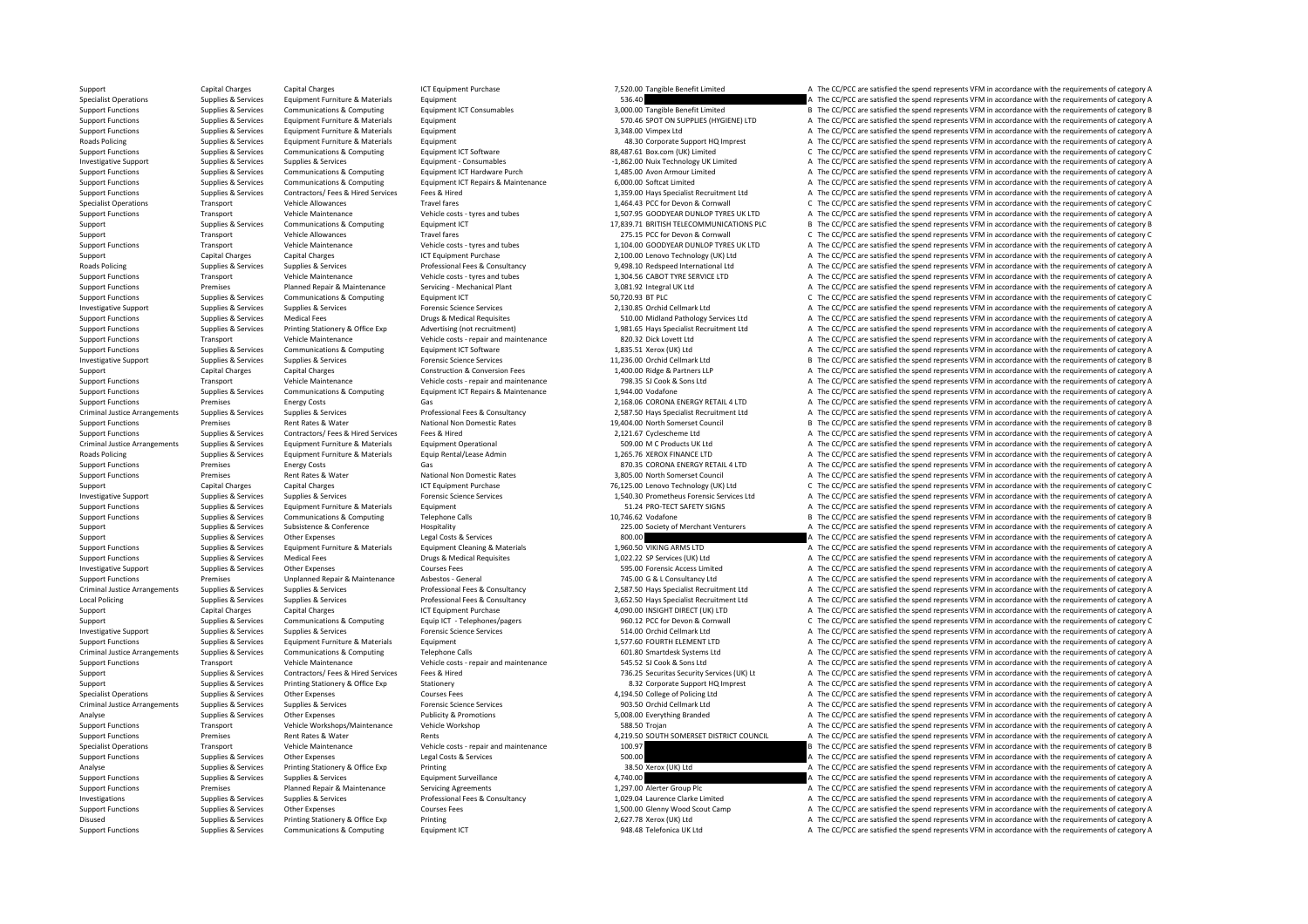Supplies & Services Equipment Furniture & Materials Equipment Operational and the company and the company and the CC/PCC are satisfied the spend represents VFM in accordance with the requirements of category A<br>Analyse Anal Analyse Supplies Services Other Expenses Publicity & Promotions Publicity & Promotions 8,700.00 SOLON SECURITY LTD A The CC/PCC are satisfied the spend represents VFM in accordance with the requirements of category A Supplies & Services Communications & Computing Equipment ICT Repairs & Maintenance 73,756.54 IBM (United Kingdom) Ltd C The CC/PCC are satisfied the spend represents VFM in accordance with the requirements of category C an Analyse Supplies & Services Insurance Insurance Supplies Services Insurance General Insurance General Insurance General 19,392.80 Aon LTD B The CC/PCC are satisfied the spend represents VFM in accordance with the requireme Support Employees Indirect Employee Expenses Refunds - Contributions 945.40 945.40 A The CC/PCC are satisfied the spend represents VFM in accordance with the requirements of category A Support Functions Supplies & Services Clothing Uniforms & Laundry Clothing & Uniforms - Issues 1,219.38 PCC for Wiltshire A The CC/PCC are satisfied the spend represents VFM in accordance with the requirements of category Analyse Employees Police Staff Pay & Allowances Staffing Agency 12,158.97 Matrix SCM Ltd B The CC/PCC are satisfied the spend represents VFM in accordance with the requirements of category B Investigative Support Supplies & Services Medical Fees Pathologists reports Pathologists reports 2,612.00 Dr DS Cook A The CC/PCC are satisfied the spend represents VFM in accordance with the requirements of category A Investigative Support Supplies & Services Supplies & Services Forensic Science Services Forensic Science Services Forensic Science Services 1,564.76 SOCOTEC UK Ltd A The CC/PCC are satisfied the spend represents VFM in acc Transport Vehicle Maintenance Vehicle costs ‐ tyres and tubes 1,857.98 GOODYEAR DUNLOP TYRES UK LTD A The CC/PCC are satisfied the spend represents VFM in accordance with the requirements of category A Support Functions Transport Vehicle Allowances Travel fares Travel fares Travel fares Transport Vehicle Allowances Travel fares Travel fares and the CC/PC are satisfied the spend represents VFM in accordance with the requi Support Functions Transport Vehicle Allowances Cycle costs Cycle costs 1,670.34 Bike UK A The CC/PCC are satisfied the spend represents VFM in accordance with the requirements of category A The Crime of the spend represent Analyse Supplies Services Insurance General 3,360.00 Aon LTD A The CC/PCC are satisfied the spend represents VEM in accordance with the requirements of category A Support Functions Supplies & Services Supplies & Services Supplies & Services Professional Fees & Consultancy A The CONSULT A The CC/PCC are satisfied the spend represents VFM in accordance with the requirements of categor Examples Rent Rates & Water Mational Non Domestic Rates 1,105.00 Mendip District Council A The CC/PCC are satisfied the spend represents VFM in accordance with the requirements of category A The Criterial A The Criterial A Support Functions Employees Police Staff Pay & Allowances Staffing Agency 831.00 University Hospitals Bristol NHS FT A The CC/PCC are satisfied the spend represents VFM in accordance with the requirements of category A Local Policing Supplies Services Other Expenses Courses Fees Courses Fees 2,426.00 QA Ltd A The CC/PCC are satisfied the spend represents VFM in accordance with the requirements of category A Supplies & Services Feering St Support Functions Premises Energy Costs Electricity 525.68 EDF ENERGY 1 LIMITED A The CC/PCC are satisfied the spend represents VFM in accordance with the requirements of category A Support Supplies & Services Other Expenses Legal Fees 3rd Party Legal Fees 3rd Party 1,138.42 A The CC/PCC are satisfied the spend represents VFM in accordance with the requirements of category B<br>PCC Third Party Party Part B The CC/PCC are satisfied the spend represents VFM in accordance with the requirements of category B Roads Policing Supplies & Services Subsistence & Conference Conference Conference Conference Conference Conference Reating Supplies and the CONFOC are satisfied the spend represents VFM in accordance with the requirements Support Functions Premises Rent Rates & Water National Non Domestic Rates 45,864.00 Bath & North East Somerset B The CC/PCC are satisfied the spend represents VFM in accordance with the requirements of category B and Bath Support Functions Premises Rent Rates Rent Rates Rent Landlords Service Charge 926.14 A The CC/PCC are satisfied the spend represents VFM in accordance with the requirements of category A The CC/PCC are satisfied the spend Local Policing Supplies Services Subsistence Subsistence Subsistence Subsistence Subsistence Subsistence Subsistence Subsistence 364.93 A The CC/PCC are satisfied the spend represents VFM in accordance with the requirement Premises Energy Costs Electricity Electricity Electricity Electricity Electricity Electricity Functions Premises and The CC/PCC are satisfied the spend represents VFM in accordance with the requirements of category A The Criminal Justice Arrangements Premises Premises Unplanned Repair & Maintenance Responsive Maint - Electrical 2,500.00 Blue Light Partnership A The CC/PCC are satisfied the spend represents VFM in accordance with the requir Roads Policing Supplies Services Printing Stationery & Office Exp Postage Principal Professional Fees & Consultancy 2,553.06 A The CC/PCC are satisfied the spend represents VFM in accordance with the requirements of catego Specialist Operations Supplies Services Supplies & Services Professional Fees & Consultancy 757.60 Pacata Consulting Ltd A The CC/PCC are satisfied the spend represents VFM in accordance with the requirements of category A Specialist Operations Employees Police Pay & Allowances Police Inspector - Pay, NI, Pension, HA 6,826.28 PCC for Wiltshire A The CC/PCC are satisfied the spend represents VFM in accordance with the requirements of category A The CC/PCC are satisfied the spend represents VFM in accordance with the requirements of category A Support Functions Capital Charges Capital Charges Capital Charges ICT Equipment Purchase 1CT Equipment Purchase 8,840.35 ATOS IT Services Uk Ltd A The CC/PCC are satisfied the spend represents VFM in accordance with the re Criminal Justice Arrangements Supplies & Services Supplies & Services Forensic Science Services Forensic Science Services Supplies & Services Forensic Science Services Services Services Forensity of the Crimara Property A Investigative Sunnort Sunnings & Sepures Foundance Sunnings Materials Functure Business Providence Sunner Bearings Materials Function and the CONCO Computer Systems (IIK) Limited The CC/PCC are satisfied the spend represen Investigative Support Supplies & Services Supplies & Services Equipment - Consumables Equipment - Consumables 4,115.00 Nuix Technology UK Limited A The CC/PCC are satisfied the spend represents VFM in accordance with the r Supplies & Services Printing Stationery & Office Exp Postage 2,617.49 2,617.49 A The CC/PCC are satisfied the spend represents VFM in accordance with the requirements of category A Criminal Justice Arrangements Supplies & Services Contractors/Fees & Hired Services Fees & Hired Test & Hired 792.89 Havs Specialist Recruitment Ltd A The CC/PCC are satisfied the spend represents VFM in accordance with th Support Functions Transport Vehicle Maintenance Vehicle costs - tyres and tubes 973.74 GOODYEAR DUNLOP TYRES UK LTD A The CC/PCC are satisfied the spend represents VFM in accordance with the requirements of category A Support Capital Charges Capital Charges Construction & Conversion Works 5,295.00 Solar Valley Electrical Limited A The CC/PCC are satisfied the spend represents VEM in accordance with the requirements of category A Specialist Operations Employees Police Pay & Allowances Police CI - Pay, NI, Pension, HA 7,178.34 PCC for Gloucestershire A The CC/PCC are satisfied the spend represents VFM in accordance with the requirements of category Specialist Operations Employees Police Pay & Allowances Police Sgt - Pay, NI, Pension 4,950.32 PCC for Wiltshire A The CC/PCC are satisfied the spend represents VFM in accordance with the requirements of category A The CC/ Investigative Sunnort Sunniles & Services Sunniles & Services Sunniles & Services Sunniles & Services Sunniles & Services Sunniles & Services Sunniles & Services Sunniles & Services Sunniles & Services Sunniles & Services Roads Policing Supplies & Services Communications & Computing Equipment ICT Repairs & Maintenance 12,294.00 LION LABORATORIES LTD B The CC/PCC are satisfied the spend represents VFM in accordance with the requirements of c Support Functions Transport Vehicle Maintenance Vehicle costs - repair and maintenance 1,799.64 City West Commercials Ltd A The CC/PCC are satisfied the spend represents VFM in accordance with the requirements of category Support Functions Premises Functions Energy Costs Flectricity **Functions** Premier **Contains Contains Contains Contains Contains Contains Contains Premier of category A The CC/PCC are satisfied the spend represents VFM in a** Support Functions Transport Vehicle Workshops/Maintenance Vehicle Materials vehicle Materials 512.45 SAFETY‐KLEEN UK LTD A The CC/PCC are satisfied the spend represents VFM in accordance with the requirements of category A B The CC/PCC are satisfied the spend represents VFM in accordance with the requirements of category B Roads Policing Supplies & Services Supplies & Services Professional Fees & Consultancy 9,498.10 Redspeed International Ltd A The CC/PCC are satisfied the spend represents VFM in accordance with the requirements of category Specialist Operations Employees Police Pay & Allowances Police CI - Pay, NI, Pension, HA 7,178.34 PCC for Gloucestershire A The CC/PCC are satisfied the spend represents VFM in accordance with the requirements of category Support Functions Support Premises Rent Rates & Water Premises Leases 854,470.94 Blue Light Partnership C The CC/PCC are satisfied the spend represents VFM in accordance with the requirements of category C Support Functions Transport Vehicle Maintenance Vehicle costs ‐ repair and maintenance 634.71 HOWARDS NISSAN A The CC/PCC are satisfied the spend represents VFM in accordance with the requirements of category A Specialist Specialist Operations Employees Police Pay & Allowances Police PC - Pay, Overtime, NI, Pension, Housing 452,913.27 PCC for Devon & Cornwall C The CC/PCC are satisfied the spend represents VFM in accordance with the require Criminal Justice Arrangements Supplies & Services Other Expenses Memand costs Remand costs Remand costs Remand costs 1,437.50 Charles Fellows Supplies Ltd - NPPH A The CC/PCC are satisfied the spend represents VFM in accor Investigative Supplies Services Supplies & Services Supplies & Services Forensic Science Services Forensic Science Services and the CONSTANTION Cellmark Ltd A The CC/PCC are satisfied the spend represents VFM in accordance Specialist Operations Supplies & Services Subsistence Subsistence Subsistence Subsistence Subsistence Subsistence Subsistence Subsistence Subsistence Subsistence Subsistence Subsistence Subsistence Subsistence Subsistence Support Functions Premises Premises Rent Rates & Water National Non Domestic Rates 1,166.00 Bath & North East Somerset A The CC/PCC are satisfied the spend represents VFM in accordance with the requirements of category C<br>2 Transport Vehicle Hire Vehicle Costs Hired Vehicle Costs 2,503.80 PCC for Devon & Cornwall C The CC/PCC are satisfied the spend represents VFM in accordance with the requirements of category C Analyse Supplies & Services Insurance Insurance General 247,079.84 Aon LTD C The CC/PCC are satisfied the spend represents VFM in accordance with the requirements of category C Support Functions Premises Rent Rates & Water Mational Non Domestic Rates 7,106.00 Bristol City Council A The CC/PCC are satisfied the spend represents VFM in accordance with the requirements of category A Council Council Support Support Supplies & Services Other Expenses Courses Fees Courses Fees 24,875.00 Above Difference Ltd B The CC/PCC are satisfied the spend represents VFM in accordance with the requirements of category B The CC/PCC a Support Functions Supplies & Services Communications & Computing Equipment ICT Equipment ICT 11,971.96 Vodafone 11,971.96 Vodafone B The CC/PCC are satisfied the spend represents VFM in accordance with the requirements of Support Capital Charges Capital Charges Construction & Conversion Works 1,795.00 Solar Valley Electrical Limited A The CC/PCC are satisfied the spend represents VFM in accordance with the requirements of category A Roads Policing Supplies & Services Contractors/ Fees & Hired Services Fees & Hired 4,261.48 Redspeed International Ltd A The CC/PCC are satisfied the spend represents VFM in accordance with the requirements of category A Support Functions Premises Rent Rates Rent Rates Rent Rates Rent Rates National Non Domestic Rates 1,719.00 North Somerset Council A The CC/PCC are satisfied the spend represents VFM in accordance with the requirements of Criminal Justice Arrangements Supplies & Services Supplies & Services Supplies & Services Forensic Science Services Forensic Science Services Forensic Science Services and the material and the material of the CC/PCC are sa Investigative Support Supplies & Services Supplies & Services Forensic Science Services Forensic Science Services Forensic Science Services 1,851.85 Orchid Cellmark Ltd A The CC/PCC are satisfied the spend represents VFM i Communications & Computing Equipment ICT Equipment ICT 237.11 237.11 237.11 237.11 25 PCC for Dorset Communications are satisfied the spend represents VFM in accordance with the requirements of category A Police Paper Poli Specialist Operations Employees Police Pay & Allowances Police Inspector - National Insurance 110.35 PCC for Dorset A The CC/PCC are satisfied the spend represents VFM in accordance with the requirements of category A Investigative Support Supplies & Services Supplies & Services Forensic Science Services A Services A The CC/PCC are satisfied the spend represents VFM in accordance with the requirements of category A Support Functions Supplies & Services Faulipment Furniture & Materials Faulipment 1,509.18 Dick's Climbing Bristol A The CC/PCC are satisfied the spend represents VFM in accordance with the requirements of category A Support Functions Supplies & Services Contractors/ Fees & Hired Services Fees & Hired A The CELEXA Cyclescheme Ltd A The CC/PCC are satisfied the spend represents VFM in accordance with the requirements of category A Support Functions Supplies & Services Supplies & Services Supplies & Services Supplies & Services Supplies & Services Professional Fees & Consultancy and the management Limited A The CC/PCC are satisfied the spend represen ontractors of the Services Contractors (Fees & Hired Services Fees & Hired Services Fees & Hired Services Fees & Hired 69025 Bristol Diccesan Board of Finance A The CC/PCC are satisfied the spend represents VEM in accordan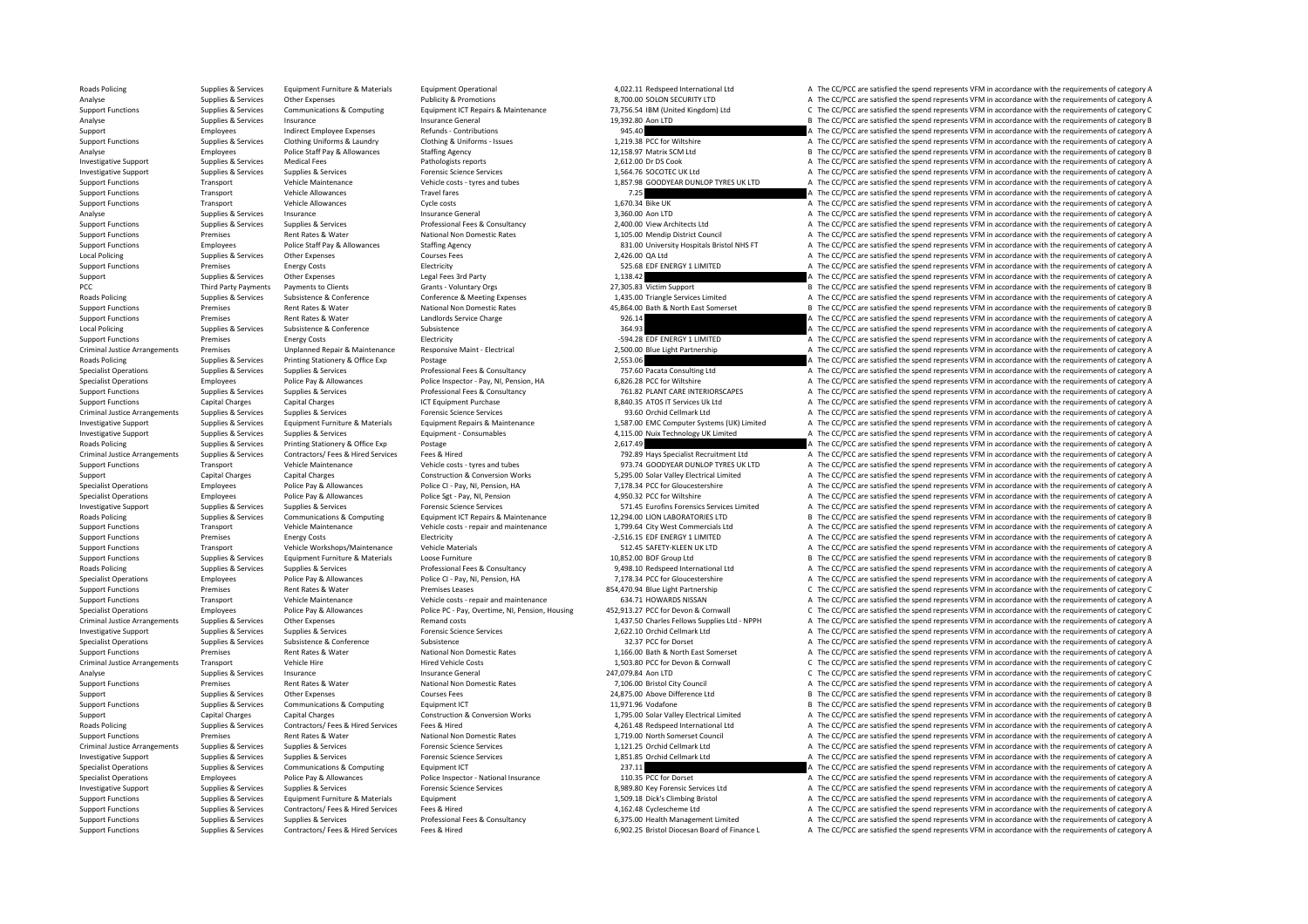Support Supplies & Services Other Expenses Courses Fees 280.00 College of Policing Ltd A The CC/PCC are satisfied the spend represents VFM in accordance with the requirements of category A

Support Functions Supplies & Services Communications & Computing Equipment ICT 24,807.81 Telefonica UK Limited B The CC/PCC are satisfied the spend represents VFM in accordance with the requirements of category B Third Party Payments Other Local Authorities or Forces Contributions to Other Forces and the COSTALLE CONFOCCONTERENT A The CCONGERGATIVE CONFERENTIE A The CONFOCC are satisfied the spend represents VFM in accordance with A The CC/PCC are satisfied the spend represents VFM in accordance with the requirements of category A Specialist Operations Transport Vehicle Maintenance Vehicle costs - repair and maintenance 953.50 PCC for Devon & Cornwall A The CC/PCC are satisfied the spend represents VFM in accordance with the requirements of category Capital Charges Capital Charges Construction & Conversion Fees 4,450.00 Ridge & Partners LLP A The CC/PCC are satisfied the spend represents VFM in accordance with the requirements of category A Investigative Support Supplies & Services Communications & Computing Equipment ICT Software 7,196.00 VisionMetric Ltd A The CC/PCC are satisfied the spend represents VFM in accordance with the requirements of category A Support Functions Premises Rent Rates & Water National Non Domestic Rates 873.00 North Somerset Council A The CC/PCC are satisfied the spend represents VFM in accordance with the requirements of category A Support Functions Transport Vehicle Workshops/Maintenance Vehicle Materials vehicle Materials 1,097.70 ASSA ABLOY Ltd T/A Traka A The CC/PCC are satisfied the spend represents VFM in accordance with the requirements of cat PCC Supplies Services Equipment Equipment Equipment Equipment 2,700.00 N & S Flooring (Bristol) Ltd A The CC/PCC are satisfied the spend represents VFM in accordance with the requirements of category A Contractors of a Con Criminal Justice Arrangements Supplies & Services Contractors/ Fees & Hired Services Fees & Hired 519.75 Hays Specialist Recruitment Ltd A The CC/PCC are satisfied the spend represents VFM in accordance with the requiremen Support Functions Premises Energy Costs Gas Gas Gas 1,006.25 CORONA ENERGY RETAIL 4 LTD A The CC/PCC are satisfied the spend represents VFM in accordance with the requirements of category A The Crisis Corona and Controller Support Functions Rent Rates Rent Rates Rent Rates Rent Rates Rent Rates and Charge 245.50 September 26, September 26, September 245.50 September 245.50 September 245.50 September 245.50 September 245.50 September 245.50 S Investigative Support Supplies & Services Supplies & Services Supplies & Services Forensic Science Services Forensic Science Services – Support Support and Recover of the CC/PCC are satisfied the spend represents VFM in ac Premises Premises Waste Disposal – Premises Support Functions Sections and Recovery UK Ltd A The CC/PCC are satisfied the spend represents VFM in accordance with the requirements of category A Specialist Operations Supplies & Services Subsistence Subsistence Subsistence Subsistence Subsistence Subsistence Subsistence Subsistence Subsistence Subsistence Subsistence Subsistence Subsistence Subsistence Subsistence Support Functions Premises Rent Rates & Water National Non Domestic Rates 1,043.00 Bath & North East Somerset A The CC/PCC are satisfied the spend represents VFM in accordance with the requirements of category A Support Fu Support Functions Premises Factors Gas Casts Gas 2,710.22 CORONA ENERGY RETAIL 4 LTD A The CC/PCC are satisfied the spend represents VFM in accordance with the requirements of category A Criminal Justice Arrangements Employees Police Pay & Allowances Police Spr Pay, Overtime, NI, Pension, HA 112,186.60 PCC for Devon & Cornwall Come CC/PCC are satisfied the spend represents VFM in accordance with the requir Employees Police Pay & Allowances Standby Payments Company and the COLOGE A The CC/PCC are satisfied the spend represents VFM in accordance with the requirements of category A Specialist Operations Supplies & Services Equipment Furniture & Materials Equipment Equipment Equipment Equipment Purniture & Materials Equipment Equipment Pay, NL Pension a The CC/PC are satisfied the spend represents VFM Specialist Operations Employees Police Pay & Allowances Police Inspector - Pay, NJ, Pension 45,670.23 PCC for Devon & Cornwall Community Content Care and the CC/PCC are satisfied the spend represents VFM in accordance with Support Functions Premises Energy Costs Electricity Functions Premises Premises Energy Costs Electricity 13,285.83 EDF ENERGY 1 LIMITED B The CC/PCC are satisfied the spend represents VFM in accordance with the requirement Support Functions Transport Vehicle Maintenance Vehicle costs ‐ repair and maintenance 1,713.11 SJ Cook & Sons Ltd A The CC/PCC are satisfied the spend represents VFM in accordance with the requirements of category A Vehic Vehicle Maintenance Metal costs - repair and maintenance 1,717.65 GOODYEAR DUNLOP TYRES UK LTD A The CC/PCC are satisfied the spend represents VFM in accordance with the requirements of category A Support Functions Supplies & Services Supplies & Services Supplies & Services Professional Fees & Consultancy 2,883.60 CITY & GUILDS A The CC/PCC are satisfied the spend represents VFM in accordance with the requirements o Supplies Services Supplies & Services Supplies & Services Professional Fees & Consultancy Professional Fees & Consultancy 2,541.50 Hartnell Taylor Cook LLP A The CC/PCC are satisfied the spend represents VFM in accordance Specialist Operations Supplies Services Contractors/ Fees & Hired Services Fees & Hired - Cleaning Cells/Vehs 3.50 3.50 B The CC/PCC are satisfied the spend represents VFM in accordance with the requirements of category B Support Functions Transport Vehicle Maintenance Vehicle Costs - repair and maintenance and a Support Base of the CC/PCC are satisfied the spend represents VFM in accordance with the requirements of category A The CC/PCC ar Employees Police Pay & Allowances Police Inspector - Pay, NI, Pension, HA 6,823.47 PCC for Wiltshire A The CC/PCC are satisfied the spend represents VFM in accordance with the requirements of category A Support Functions Supplies & Services Communications & Computing Equipment ICT Software 642.74 Tangible Benefit Limited A The CC/PCC are satisfied the spend represents VFM in accordance with the requirements of category A Specialist Operations Figures Employees Police Pay & Allowances Police Set - Pay, Overtime, NJ, Pension 11,055.52 PCC for Wiltshire Bay and Bay and Bay and the CC/PCC are satisfied the spend represents VFM in accordance wi Criminal lustice arrangements Employees Police Pay & Allowances Police Property Canadia Police Pay & Allowances Police Pay & Allowances Police Property C-Ray IN Pension Canadia Criminal Canadia Criminal Canadia Criminal Ca Specialist Operations Employees Police Pay & Allowances Police PC - Pay, Overtime, NJ, Pension, Housing 22,069.96 PCC for Wiltshire Bay and Decorations Bureau is the CC/PCC are satisfied the spend represents VFM in accorda Premises Energy Costs Electricity Electricity **Electricity** 2,808.41 EDF ENERGY 1 LIMITED A The CC/PCC are satisfied the spend represents VFM in accordance with the requirements of category A Supplies & Services Communications & Computing Equipment ICT Repairs & Maintenance 4.567.17 WESTON DIGITAL TECHNOLOGIES LTD A The CC/PCC are satisfied the spend represents VFM in accordance with the requirements of categor Specialist Operations Employees Police Pay & Allowances Police Inspector - Pay, NI, Pension 6,468.82 PCC for Wiltshire A The CC/PCC are satisfied the spend represents VFM in accordance with the requirements of category A Criminal Justice Arrangements Supplies Services Other Expenses Remand costs 954.50 Charles Fellows Supplies Ltd - NPPH A The CC/PCC are satisfied the spend represents VFM in accordance with the requirements of category A Investigations Transport Vehicle Allowances Travel fares Travel fares and the spend temporate Support HQ Imprest A The CC/PCC are satisfied the spend represents VFM in accordance with the requirements of category A Support Functions Transport Vehicle Maintenance Vehicle costs - tyres and tubes 757.17 GOODYEAR DUNLOP TYRES UK LTD A The CC/PCC are satisfied the spend represents VFM in accordance with the requirements of category A Supp Support Functions Premises Energy Costs Energy Costs Electricity Electricity and the spend and the Energy Costs Energy Costs Electricity Costs Electricity and a Sepan and the COVIC are satisfied the spend represents VFM in Support Functions Transport Vehicle Maintenance Vehicle costs - repair and maintenance 1,039.30 SJ Cook & Sons Ltd A The CC/PCC are satisfied the spend represents VFM in accordance with the requirements of category A PCC Supplies & Services Supplies & Services Professional Fees & Consultancy 3,500.00 Barnett Waddingham LLP A The CC/PCC are satisfied the spend represents VFM in accordance with the requirements of category A Specialist Operations Supplies Services Other Expenses Courses Fees 746.50 College of College of College of College of College of College of College of College of College of College of College of College of College of Coll Investigative Support Supplies & Services Communications & Computing Equipment ICT Software 16,800.00 Open Text UK Ltd B The CC/PCC are satisfied the spend represents VFM in accordance with the requirements of category B S Premises Unplanned Repair & Maintenance Responsive Maint - Electrical Section 1991 6,850.00 Solar Valley Electrical Limited A The CC/PCC are satisfied the spend represents VFM in accordance with the requirements of categor Support Functions Supportes Medical Fees Drugs & Medical Requisites Drugs & Medical Requisites 1,299.20 AAH Pharmaceuticals Ltd A The CC/PCC are satisfied the spend represents VFM in accordance with the requirements of cat Support Functions Supplies & Services Supplies & Services Supplies & Services Equipment - Consumables Equipment - Consumables 599.40 SBI Tac Pro Ltd A The CC/PCC are satisfied the spend represents VFM in accordance with th Support Functions Transport Vehicle Maintenance Vehicle costs sensix and maintenance 1,272.79 SJ Cook & Sons Ltd A The CC/PCC are satisfied the spend represents VFM in accordance with the requirements of category A Support Functions Supplies & Services Subsistence & Conference Conference Conference Conference Conference Conference Conference and Meeting Expenses 700.00 700.00 The CC/PCC are satisfied the spend represents VFM in accor Premises Rent Rates & Water Premises Leases The Support Rates and Assess and Departments of category C The CC/PCC are satisfied the spend represents VFM in accordance with the requirements of category C Support Capital Charges Capital Charges Vehicle Conversions Vehicle Conversions 2,487.00 Babcock Vehicle Engineering Limited A The CC/PCC are satisfied the spend represents VFM in accordance with the requirements of catego Support Capital Charges Capital Charges Vehicle Conversions Vehicle Conversions 2,487.00 Babcock Vehicle Engineering Limited A The CC/PCC are satisfied the spend represents VFM in accordance with the requirements of catego Support Functions Supplies & Services Supplies & Services Professional Fees & Consultancy 550.00 Hands Free Computing Ltd A The CC/PCC are satisfied the spend represents VFM in accordance with the requirements of category Support Functions Transport Vehicle Maintenance Vehicle Costs - tyres and tubes 690.00 GOODYEAR DUNLOP TYRES UK LTD A The CC/PCC are satisfied the spend represents VFM in accordance with the requirements of category A Cour A The CC/PCC are satisfied the spend represents VFM in accordance with the requirements of category A Support Supplies & Services Other Expenses Courses Fees Courses Fees 750.00 Catch a Rainbow Ltd A The CC/PCC are satisfied the spend represents VFM in accordance with the requirements of category A Support Functions Premises Energy Costs Energy Costs Electricity Electricity Electricity 2,336.55 EDF ENERGY 1 LIMITED A The CC/PCC are satisfied the spend represents VFM in accordance with the requirements of category A T Investigative Support Support Supporters Supportion Supportion Supportion Supportion Support Supportion Support Support Support Support Support Support Support Support Support Support Support Support of Dec Support of Dec Support Functions Premises Energy Costs Gas Gas Gas Base of Gas 976.07 CORONA ENERGY RETAIL 4 LTD A The CC/PCC are satisfied the spend represents VFM in accordance with the requirements of category A Support Puncha Support Support Capital Charges Capital Charges ICT Equipment Purchase 120 Tangible Benefit Limited A The CC/PCC are satisfied the spend represents VFM in accordance with the requirements of category A Support Functions Premises Premises Energy Costs Electricity Electricity Electricity – FOS.85 EDF ENERGY 1 LIMITED A The CC/PCC are satisfied the spend represents VFM in accordance with the requirements of category A The C Investigative Support Supplies & Services Other Expenses Courses Fees Courses Fees 12,794.58 Orchid Cellmark Ltd B The CC/PCC are satisfied the spend represents VFM in accordance with the requirements of category B Service Support Functions Premises Energy Costs Electricity Electricity Electricity Electricity Electricity Electricity Electricity –2,465.47 EDF ENERGY 1 LIMITED A The CC/PCC are satisfied the spend represents VFM in accordance w Support Functions Premises Planned Repair & Maintenance Plant Maintenance Plant Maintenance Blant Maintenance Blant Maintenance 8,195.00 MDM Services (Cardiff) Ltd A The CC/PCC are satisfied the spend represents VFM in acc A The CC/PCC are satisfied the spend represents VFM in accordance with the requirements of category A Support Functions Premises Unplanned Repair & Maintenance Responsive Maint - Electrical A350.00 Solar Valley Electrical Limited A50.00 Solar Valley Electrical Limited A The CC/PCC are satisfied the spend represents VFM in Supplies & Services Communications & Computing Equipment ICT Hardware Purch 678.94 Warehouse Express t/a Wex Photograp A The CC/PCC are satisfied the spend represents VFM in accordance with the requirements of category A Investigative Support Supplies & Services Supplies & Services Forensic Science Services Forensic Science Services 2,509.22 SOCOTEC UK Ltd A The CC/PCC are satisfied the spend represents VFM in accordance with the requireme Disused Supplies & Services Printing Stationery & Office Exp Printing Printing 1,273.12 Xerox (UK) Ltd A The CC/PCC are satisfied the spend represents VFM in accordance with the requirements of category A Local Policing Supplies Bervices Other Expenses Visits & Activities Visits & Activities 716.88 Resilience Voyage A The CC/PCC are satisfied the spend represents VFM in accordance with the requirements of category A Supplie Support Support Support Other Expenses A Legal Costs & Services 1,887.00 A The CC/PCC are satisfied the spend represents VFM in accordance with the requirements of category A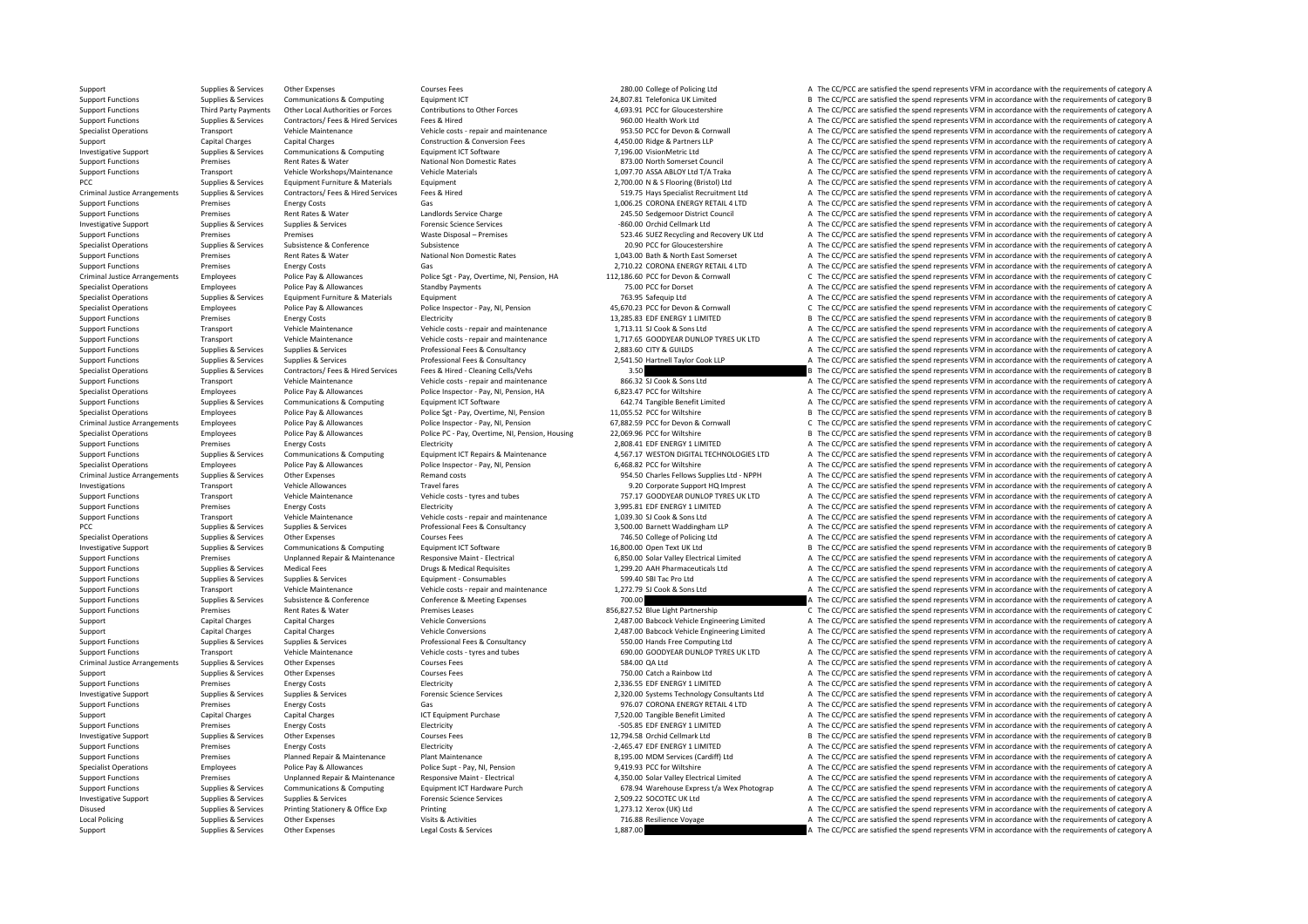Support Functions Premises Rent Rates & Water National Non Domestic Rates 3,805.00 Bristol City Council A The CC/PCC are satisfied the spend represents VFM in accordance with the requirements of category A

Support Functions Supplies & Services Equipment Furniture & Materials Equipment A The CC/PCC are satisfied the spend represents VFM in accordance with the requirements of category A Supplies & Services Equipment Furniture & Materials Equipment Repairs & Maintenance Supplies & Services Equipment Repairs Materials Equipment Repairs & Maintenance Materials Supplies (to the CC/PCC are satisfied the spend Support Functions Supplies & Services Equipment Furniture & Materials Equipment Burniture & Materials Equipment Burniture & Materials Equipment CT Repairs & Maintenance and the SON LTD SCALE A The CC/PCC are satisfied the Communications & Computing Equipment ICT Repairs & Maintenance 1,510.47 LION LABORATORIES LTD A The CC/PCC are satisfied the spend represents VFM in accordance with the requirements of category A and the spend represents V Analyse Supplies & Services Supplies & Services Professional Fees & Consultancy 2,900.00 SOUTH SOMERSET DISTRICT COUNCIL A The CC/PCC are satisfied the spend represents VFM in accordance with the requirements of category A Support Functions Supplies & Services Communications & Computing Equipment ICT 1,432.00 Telefonica UK Limited A The CC/PCC are satisfied the spend represents VFM in accordance with the requirements of category A Supplies & Services Equipment Furniture & Materials Equipment Repairs & Maintenance 383.33 Weston Garden Machinery And The CC/PCC are satisfied the spend represents VFM in accordance with the requirements of category A Support Functions Premises Rent Rates & Water National Non Domestic Rates 22,176.00 Bristol City Council B The CC/PCC are satisfied the spend represents VFM in accordance with the requirements of category B Support Functions Supplies & Services Clothing Uniforms & Laundry Clothing & Uniforms – Issues 1,639.54 Primetake Ltd A The CC/PCC are satisfied the spend represents VFM in accordance with the requirements of category A Su Species Specialist Operations Contractors/ Fees & Hired Fees & Hired Fees & Hired Services Fees & Hired Services Fees & Hired 74.95 A The CC/PCC are satisfied the spend represents VFM in accordance with the requirements of Support Functions are the contractions of the contractions of the contractions of the contractions of the contractions of the contractions of the contractions of the contractions of the contractions of the contractions of Criminal Justice Arrangements Supplies & Services Contractors/Fees & Hired Press (Elited Press (2013) and Market China and Market Arrangements of caregive and the CONCORE statistical members are applicable to the CONCORE S Support Functions Premiers Rents Rents Rents Rents 267.03 Sedgemons District Council A The CC/PCC are satisfied the spend represents VFM in accordance with the requirements of category A Support Functions Supplies & Services Communications & Computing Equipment ICT Repairs & Maintenance 1,776.00 Vodafone 1,776.00 Vodafone A The CC/PCC are satisfied the spend represents VFM in accordance with the requiremen Premises Planned Repair & Maintenance CCTV 702.58 Sovereign Fire & Security Ltd A The CC/PCC are satisfied the spend represents VFM in accordance with the requirements of category A Support Functions Premises Energy Costs Gas Gas Gas Gas and Costs Base of the COSTS CORONA ENERGY RETAIL 4 LTD A The CC/PCC are satisfied the spend represents VFM in accordance with the requirements of category A The CC/PC Support Functions Premises Energy Costs Electricity Electricity 516.23 EDF ENERGY 1 LIMITED A The CC/PCC are satisfied the spend represents VFM in accordance with the requirements of category A Support Functions (and the r Support Functions Support Functions Support Functions & Materials Equipment 1,200.20 AAH Pharmaceuticals Ltd A The CC/PCC are satisfied the spend represents VFM in accordance with the requirements of category A The CC/PCC Supplies & Services Printing Stationery & Office Exp Advertising (not recruitment) 1,981.65 Hays Specialist Recruitment Ltd A The CC/PCC are satisfied the spend represents VFM in accordance with the requirements of categor Support Support Support Support Equipment Furniture & Materials Equipment Repairs & Maintenance 240.00 Weston Garden Machinery A The CC/PCC are satisfied the spend represents VFM in accordance with the requirements of cate Support Functions Supplies & Services Catering Catering Catering Catering Catering Catering Catering Catering Category A The CC/PCC are satisfied the spend represents VFM in accordance with the requirements of category A Specialist Operations Supplies & Services Subsistence & Conference Accommodation accommodation 3,727.20 **3,727.20** B The CC/PCC are satisfied the spend represents VFM in accordance with the requirements of category B Danne Support Functions Premises Planned Repair & Maintenance Servicing - Mechanical Plant 12,312.81 Integral UK Ltd B The CC/PCC are satisfied the spend represents VFM in accordance with the requirements of category B The CC/PC Supplies & Services Communications & Computing Equipment ICT Repairs & Maintenance 1.114.00 Sonic Communications (INT) Ltd A The CC/PCC are satisfied the spend represents VFM in accordance with the requirements of category A The CC/PCC are satisfied the spend represents VFM in accordance with the requirements of category A Support Capital Charges Capital Charges ICT Equipment Purchase 2,860.00 Data Pro IT Ltd A The CC/PCC are satisfied the spend represents VFM in accordance with the requirements of category A The CC/PCC are satisfied the spe Support Capital Charges Capital Charges Capital Charges Construction & Conversion Works 21,885.00 Jackson Lift Services Ltd B The CC/PCC are satisfied the spend represents VFM in accordance with the requirements of categor Support Functions Premises Rent Rates & Water Water WaterCharges Charges A The CC/PCC are satisfied the spend represents VFM in accordance with the requirements of category A Support Functions Premises Premises Energy Costs Gas Gas Gas Basent Costs Gas 876.54 CORONA ENERGY RETAIL 4 LTD A The CC/PCC are satisfied the spend represents VFM in accordance with the requirements of category A Support A The CC/PCC are satisfied the spend represents VFM in accordance with the requirements of category A PCC PCC Supplies A Services Grants & Subscriptions Subscriptions Subscriptions Subscriptions Subscriptions Subscriptions Subscriptions and the case of a crime B The CC/PCC are satisfied the spend represents VFM in accordan Support Functions Premises Premises Energy Costs Electricity Electricity Electricity Electricity A,311.23 EDF ENERGY 1 LIMITED A The CC/PCC are satisfied the spend represents VFM in accordance with the requirements of cate Support Support Support Other Expenses Publicity & Promotions 2,499.50 Contact Branding A The CC/PCC are satisfied the spend represents VFM in accordance with the requirements of category A Local Policing Supplies Services Subsistence Subsistence Subsistence Subsistence Subsistence Subsistence Subsistence 2016.90 A The CC/PCC are satisfied the spend represents VFM in accordance with the requirements of catego Roads Policing Supplies & Services Communications & Computing Equipment ICT Hardware Purch 2,045.86 Tangible Benefit Limited A The CC/PCC are satisfied the spend represents VFM in accordance with the requirements of catego Supplies & Services Supplies & Services Supplies & Services Supplies & Services Professional Fees & Consultancy 795,00 ANTHONY BROOKES SURVEYS LTD A The CC/PCC are satisfied the spend represents VFM in accordance with the Support Functions Premises Unplanned Repair & Maintenance Responsive Maint - Electrical Support Bestival Unplanned Repair & Maintenance Responsive Maint - Electrical Support Flectrical Limited A The CC/PCC are satisfied th Support Capital Charges Capital Charges Construction & Conversion Fees 9,500.00 HLMAD LIMITED A The CC/PCC are satisfied the spend represents VFM in accordance with the requirements of category A Supplies & Services Communications & Computing Equipment ICT Software exceptional capacity computer Centres Computing Capacity Computer Centres CheckPCC are satisfied the spend represents VFM in accordance with the require Support Functions Premises Premises Premises Premises Waste Disposal – Premises Waste Disposal – Premises Waste Disposal – Premises 697.40 Commercial Transfer Limited A The CC/PCC are satisfied the spend represents VFM in Roads Policing Supplies & Services Supplies & Services Professional Fees & Consultancy 9,498.10 Redspeed International Ltd A The CC/PCC are satisfied the spend represents VFM in accordance with the requirements of category Investigative Support Supplies & Services Medical Fees Pathologists reports Pathologists reports 2,651.00 Dr DS Cook A The CC/PCC are satisfied the spend represents VFM in accordance with the requirements of category A The Criminal Justice Arrangements Supplies & Services Subsistence Subsistence Conference Conference Conference Conference Conference Conference Conference Subsistence Conference Subsistence Conference Conference Subsistence Co Specialist Operations Specialist Operations Premises Energy Costs Electricity Steven Costs Electricity 3,479.76 EDF ENERGY 1 LIMITED A The CC/PCC are satisfied the spend represents VFM in accordance with the requirements o Support Functions Supplies & Services Clothing Uniforms & Laundry Clothing & Uniforms - Issues 745.20 Civil Defence Supply Ltd Mark 2012 A The CC/PCC are satisfied the spend represents VFM in accordance with the requiremen Support Functions Transport Vehicle Workshops/Maintenance Vehicle Workshop 819.90 SNAP ON TOOLS LTD A The CC/PCC are satisfied the spend represents VFM in accordance with the requirements of category A Criminal Justice Arrangements Supplies & Services Other Expenses Maintenance of dogs/cats Maintenance of dogs/cats 504.60 Overhill Kennels & Exports A The CC/PCC are satisfied the spend represents VFM in accordance with th Support Functions Premises Energy Costs Energy Costs Electricity Electricity Electricity 532.65 EDF ENERGY 1 LIMITED A The CC/PCC are satisfied the spend represents VFM in accordance with the requirements of category A The Criminal lustice Arrangements Sunnice & Senvices Contractors (Feace & Hired Senvices Feace & Hired Senvices Feace & Hired Senvices Feace & Hired Senvices Feace & Hired Senvices Contractors A The CC/DCC are satisfied the sp Support Capital Charges Capital Charges Capital Charges Vehicle Conversions Vehicle Conversions 2,487.00 Babcock Vehicle Engineering Limited A The CC/PCC are satisfied the spend represents VFM in accordance with the requir Transport Vehicle Maintenance Vehicle costs ‐ repair and maintenance a BS1.00 Carco Group Ltd A The CC/PCC are satisfied the spend represents VFM in accordance with the requirements of category A Support Functions Supplies & Services Other Expenses Legal Costs & Services Legal Costs Correct Costs Costs Costs Costs and COSTS Corporate Support HQ Imprest A The CC/PCC are satisfied the spend represents VFM in accordan Roads Policing Transport Vehicle Allowances Travel fares Travel fares 19.67 Corporate Support HQ Imprest A The CC/PCC are satisfied the spend represents VFM in accordance with the requirements of category A Capital Charges Capital Charges Capital Charges ICT Equipment Purchase 12,492.00 Tangible Benefit Limited Benefit Limited B The CC/PCC are satisfied the spend represents VFM in accordance with the requirements of category Supplies & Services Contractors/Fees & Hired Services Fees & Hired Music Electricity (Support Finance L A The CC/PCC are satisfied the spend represents VFM in accordance with the requirements of category A Electricity Elec Support Functions Premises Energy Costs Electricity Electricity Electricity 767.58 British Gas Business (Electricity A The CC/PCC are satisfied the spend represents VFM in accordance with the requirements of category A Sup Third Party Payments Other Local Authorities or Forces Contributions to Other Forces 1.350.00 North Yorkshire PCC Are satisfied the soend represents VFM in accordance with the requirements of category A Support Capital Charges Capital Charges Capital Charges ICT Equipment Purchase Satisfied Companies and Companies of category C The CC/PCC are satisfied the spend represents VFM in accordance with the requirements of catego Support Functions Supplies & Services Equipment Furniture & Materials Equipment Operational Equipment Operational 542.76 PRO‐TECT SAFETY SIGNS A The CC/PCC are satisfied the spend represents VFM in accordance with the requ Analyse Computer Transport Vehicle Allowances Travel fares Travel fares Travel fares Travel fares Travel fares Travel fares and the controlled and the CC/PCC are satisfied the spend represents VFM in accordance with the re Investigative Support Supplies & Services Communications & Computing Equipment ICT Consumables 875.00 PMD Magnetics A The CC/PCC are satisfied the spend represents VFM in accordance with the requirements of category A Specialist Operations Supplies & Services Subsistence Subsistence Subsistence Subsistence Subsistence Subsistence Subsistence Subsistence Subsistence Subsistence Subsistence Subsistence and the Subsistence and the CC/PCC a Support Functions Premises Premises Energy Costs Electricity Bectricity Bectricity and the state of the Support Energy Costs Equipment Decambent Derational and the Support B The CC/PCC are satisfied the spend represents VF Operational Support Supplies & Services Equipment Furniture & Materials Equipment Operational equipment Operational<br>
Support Functions Supplies & Services Other Expenses Degal Costs & Services Legal Costs & Services 3,656. Supplies & Services Other Expenses Other Expenses Category A Legal Costs & Services 2,000 A Costs 3,656.25 A The CC/PCC are satisfied the spend represents VFM in accordance with the requirements of category A Support of th Investigative Support Supplies & Services Supplies & Services Forensic Science Services Forensic Science Services Process 2,201.50 Orchid Cellmark Ltd A The CC/PCC are satisfied the spend represents VFM in accordance with Supplies & Services Printing Stationery & Office Exp Advertising (not recruitment) 1,981.65 Hays Specialist Recruitment Ltd A The CC/PCC are satisfied the spend represents VFM in accordance with the requirements of categor Support Capital Charges Capital Charges Construction & Conversion Fees 1,260.00 Ridge & Partners LLP A The CC/PCC are satisfied the spend represents VFM in accordance with the requirements of category A Supplies & Services Communications & Computing Equipment ICT Repairs & Maintenance 18,191.00 KIM Software Solutions Ltd B The CC/PCC are satisfied the spend represents VFM in accordance with the requirements of category B Support Functions Premises Energy Costs Electricity Electricity Electricity 2,808.39 EDF ENERGY 1 LIMITED A The CC/PCC are satisfied the spend represents VFM in accordance with the requirements of category A Specialist Operations Premises Planned Repair & Maintenance Premises Costs 987.00 Avon Armour Limited A The CC/PCC are satisfied the spend represents VFM in accordance with the requirements of category A Superbook a The Co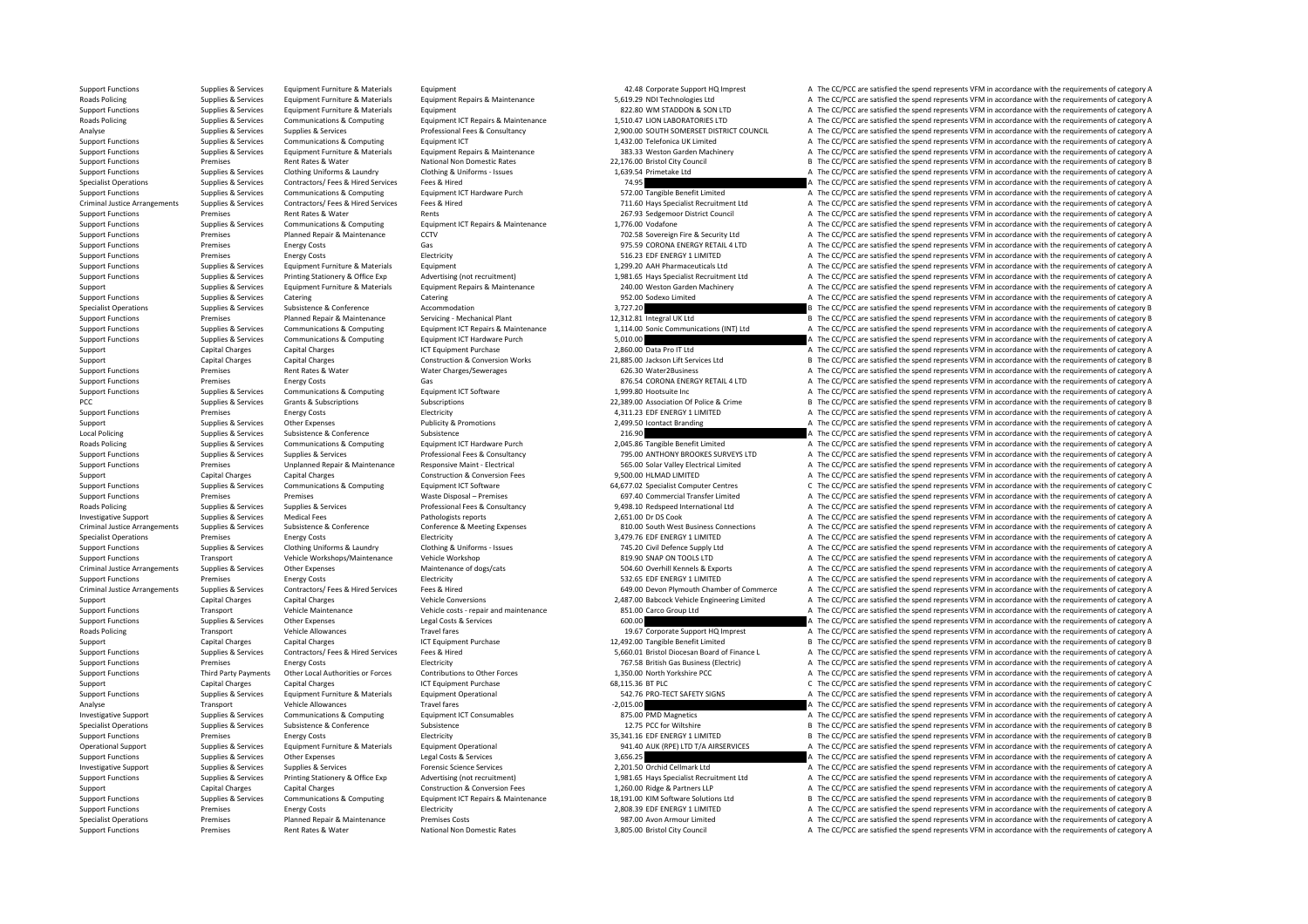Support Functions Supplies & Services Other Expenses Courses Fees Courses Fees 60.00 A The CC/PCC are satisfied the spend represents VFM in accordance with the requirements of category A The CC/PCC are satisfied the spend Support Capital Charges Capital Charges Capital Charges ICT Equipment Purchase 1,476.93 INSIGHT DIRECT (UK) LTD A The CC/PCC are satisfied the spend represents VFM in accordance with the requirements of category A Analyse Supplies Services Other Expenses Courses Fees Courses Fees Staffing Agency Supplies A The CC/PCC are satisfied the spend represents VFM in accordance with the requirements of category B<br>Analyse Analyse Analyse Anal Analyse Employees Police Staff Pay & Allowances Staffing Agency 36,962.71 Matrix SCM Ltd B The CC/PCC are satisfied the spend represents VFM in accordance with the requirements of category B Criminal Justice Arrangements Supplies & Services Printing Stationery & Office Exp Printing Printing Printing 1,343.39 Xerox (UK) Ltd A The CC/PCC are satisfied the spend represents VFM in accordance with the requirements Operational Support Supplies & Services Medical Fees Drugs & Medical Requisites Drugs & Medical Requisites 1,022.22 SP Services (UK) Ltd A The CC/PCC are satisfied the spend represents VFM in accordance with the requiremen Supplies & Services Other Expenses Legal Fees 3rd Party 1,220.02 1,220.02 A The CC/PCC are satisfied the spend represents VFM in accordance with the requirements of category A Support Functions Premises Energy Costs Electricity Electricity Electricity 2,401.12 EDF ENERGY 1 LIMITED A The CC/PCC are satisfied the spend represents VFM in accordance with the requirements of category A Support Functions Supplies & Services Other Expenses Courses Fees Courses Fees Services Courses Fees Services<br>
Professional Fees & Consultancy and the spend represent and the CC/PCC are satisfied the spend represents VFM i Roads Professional Fees & Consultancy Supplies and the CC/PCC are satisfied the spend represents VFM in accordance with the requirements of category A Supplies & Services Supplies & Services Professional Fees & Consultancy Specialist Operations Supplies & Services Other Expenses Courses Fees Courses Fees 280.00 College of Policing Ltd A The CC/PCC are satisfied the spend represents VFM in accordance with the requirements of category A The Cr Support Functions Support Support Support Services Clothing Uniforms & Laundry Clothing & Uniforms Clothing & Uniforms - States Clothing & Uniforms - States 1,867.00 Bristol Storage Equipment Limited A The CC/PCC are satis Support Functions Transport Vehicle Maintenance Vehicle Anti-ance Vehicle Anti-ance Vehicle Maintenance Vehicle Maintenance Vehicle Maintenance Vehicle Maintenance Vehicle Maintenance With the requirements of category A Th Specialist Operations Supplies & Services Communications & Computing Equipment ICT Repairs & Maintenance 5,512.00 VIRGIN MEDIA BUSINESS A The CC/PCC are satisfied the spend represents VFM in accordance with the requirement Premises Planned Repair & Maintenance Planned Maint - Electrical 990.00 Solar Valley Electrical Limited A The CC/PCC are satisfied the spend represents VFM in accordance with the requirements of category A Support Functions Premises Premises Rent Rates & Water National Non Domestic Rates 72,072.00 North Somerset Council C The CC/PCC are satisfied the spend represents VFM in accordance with the requirements of category C Pres Specialist Operations Employees Police Pay & Allowances Police PC - Pay, Overtime, NI, Pension 13,973.87 PCC for Gloucestershire Bureau Band a The CC/PCC are satisfied the spend represents VFM in accordance with the requir Support Functions Supplies & Services Communications & Computing Equipment ICT Repairs & Maintenance 1,776.00 Vodafone 1,776.00 Vodafone A The CC/PCC are satisfied the spend represents VFM in accordance with the requiremen Support Capital Charges Capital Charges Capital Charges Vehicle Conversions Vehicle Conversions 2,487.00 Babcock Vehicle Engineering Limited A The CC/PCC are satisfied the spend represents VFM in accordance with the requir Travel fares Travel fares Travel fares Travel fares and the spend represents VFM in accordance with the requirements of category A The CC/PCC are satisfied the spend represents VFM in accordance with the requirements of ca Criminal Justice Arrangements Supplies & Services Subsistence Subsistence Subsistence Subsistence Subsistence Subsistence Subsistence Subsistence Subsistence and the spend represents VFM in accordance with the requirements Analyse Transport Vehicle Allowances Travel fares Travel fares Travel fares 13,789.09 B The CC/PCC are satisfied the spend represents VFM in accordance with the requirements of category B (and the reduce on the controllati Support Vehicle Maintenance Vehicle costs and maintenance Case Costs Category A The CC/PC are satisfied the spend represents VFM in accordance with the requirements of category A The CC/PC are satisfied the spend represent Investigative Support Supplies & Services Supplies & Services Supplies Equipment - Consumables Equipment - Consumables 1,089.12 Fisher Scientific UK Ltd A The CC/PCC are satisfied the spend represents VFM in accordance wit Transport Vehicle Workshops/Maintenance Vehicle recovery 726.00 AA Business Services A The CC/PCC are satisfied the spend represents VFM in accordance with the requirements of category A Supplies Supplies & Services Printing Stationery & Office Exp Advertising (not recruitment) 1,981.65 Hays Specialist Recruitment Ltd a The CC/PCC are satisfied the spend represents VFM in accordance with the requirements o Third Party Payments Other Local Authorities or Forces Contributions to Other Forces and the Support Functions of the CC/PCC are satisfied the spend represents VFM in accordance with the requirements of category A Support Support Functions Premises Premises Rent Rates & Water Mational Non Domestic Rates Rent Rates Rent Rates Rent Rent Rates Rent Rent Rates Rent Rent Rates Rent Rent Rates Rent Rent Rates Rent Rent Rent Rent Rent Rates Constr Capital Charges Capital Charges Capital Charges Construction & Conversion Fees 1,400.00 CRADDY Pitchers Ltd A The CC/PCC are satisfied the spend represents VFM in accordance with the requirements of category A Disused Serv Printing 29.00 Xerox (UK) Ltd 29.00 Xerox (UK) Ltd A The CC/PCC are satisfied the spend represents VFM in accordance with the requirements of category A<br>Legal Fees 3rd Party 20,000.00 20,000.00 20,000.00 20,000 20,000 1 3 Support Support Support Support Support Other Expenses Content Expenses Legal Fees 3rd Party Legal Fees 3rd Party 20,000.00 20,000.00 B The CC/PCC are satisfied the spend represents VFM in accordance with the requirements Criminal Justice Arrangements Supplies & Services Equipment Furniture & Materials Loose Furniture in the content of the CC/PCC are satisfied the spend represents VFM in accordance with the requirements of category C<br>Prince PCC Supplies & Services Printing Stationery & Office Exp Reprographics 1,560.00 Studio Diva A The CC/PCC are satisfied the spend represents VFM in accordance with the requirements of category A Specialist Operations Supplies & Services Communications & Computing Equipment ICT Equipment ICT 570.70 Vodafone Corporate Limited A The CC/PCC are satisfied the spend represents VFM in accordance with the requirements of A The CC/PCC are satisfied the spend represents VFM in accordance with the requirements of category A Operational Support Support Support Support Support Support Support Support Accommodation Accommodation Accommodation 513.00 The Bunker A The CC/PCC are satisfied the spend represents VFM in accordance with the requirement Support Capital Charges Capital Charges ICT Equipment Purchase ICT Equipment Purchase 2,420.00 Avon Armour Limited A The CC/PCC are satisfied the spend represents VFM in accordance with the requirements of category A Analyse Supplies Services Other Expenses Reward Scheme Reward Scheme 2,100.00 The Award Scheme Ltd A The CC/PCC are satisfied the spend represents VFM in accordance with the requirements of category A Supplies & Services Communications & Computing Equipment ICT Repairs & Maintenance 3,568.00 Pomeroy IT Solutions UK Limited A The CC/PCC are satisfied the spend represents VFM in accordance with the requirements of categor Disused Supplies Services Printing Stationery & Office Exp Reprographics 66,227.06 Xerox (UK) Ltd 66,227.06 Xerox (UK) Ltd C The CC/PCC are satisfied the spend represents VFM in accordance with the requirements of category Support Functions Supplies & Services Faultoment Furniture & Materials Faultoment 1,909.00 A The CC/PCC are satisfied the spend represents VFM in accordance with the requirements of category A Support Functions Premises Planned Repair & Maintenance Repairs & Maint General 34,711.52 Integral UK Ltd B The CC/PCC are satisfied the spend represents VFM in accordance with the requirements of category B The CC/PCC are Support Functions Premises Planned Repair & Maintenance Servicing Mechanical Plant 8,269.67 Integral UK Ltd A The CC/PCC are satisfied the spend represents VFM in accordance with the requirements of category A The Criteria Investigative Support Suppliers, Services Suppliers, Services Suppliers, Services Suppliers, Services Suppliers, Services Suppliers, Services Suppliers, Services Suppliers, Services Suppliers, Services Suppliers, Services Support Functions Supplies & Services Communications & Computing Equipment ICT a support Equipment ICT 1,714.51 Telefonica UK Limited A The CC/PCC are satisfied the spend represents VFM in accordance with the requirements Support Functions Supplies A Supplies A Support Functions Supplies A The CC/PCC are satisfied the spend represents VFM in accordance with the requirements of category A The CC/PCC are satisfied the spend represents VFM in Support Functions Premises Rent Rates & Water National Non Domestic Rates 27,468.00 Bristol City Council B The CC/PCC are satisfied the spend represents VFM in accordance with the requirements of category B Specialist Operations Supplies & Services Communications & Computing Equipment ICT Repairs & Maintenance 750.00 The Nine Software Company Limited A The CC/PCC are satisfied the spend represents VFM in accordance with the r Support Functions Support Premises Premises Premises Waste Disposal Premises 785.18 SUEZ Recycling and Recovery UK Ltd A The CC/PCC are satisfied the spend represents VFM in accordance with the requirements of category A Support Functions Premises Premises Antates & Water Rents Rents Rents Rents Rents Rents Rents Rents Rents Rents Rents Rents Rents Rents Rents Rents Rents Rents Rents Rents Rents Rents Rents Rents Services Services Support Supplies Services Other Expenses Legal Costs & Services 549.58 Services 549.58 A The CC/PCC are satisfied the spend represents VFM in accordance with the requirements of category A Services Control of the Costs and Costs & Support Support Supplies & Services Other Expenses Legal Costs & Services Services Services Services Services 5,875.00 A The CC/PCC are satisfied the spend represents VFM in accordance with the requirements of category A T Local Policing Supplies & Services Printing Supplies Printing Stationery & Office Exp Printing Printing 100.00 Xerox (UK) Ltd A The CC/PCC are satisfied the spend represents VFM in accordance with the requirements of categ Support Functions Premises Planned Repair & Maintenance Servicing Agreements Servicing Agreements Agreements 2,646.80 PHS Group Ltd A The CC/PCC are satisfied the spend represents VFM in accordance with the requirements of Support Functions Supplies & Services Supplies & Services Supplies A Services Professional Fees & Consultancy 2,000.00 Type & Test Ltd A The CC/PCC are satisfied the spend represents VFM in accordance with the requirements Support Capital Charges Capital Charges Vehicle Conversions Vehicle Conversions 2,487.00 Babcock Vehicle Engineering Limited A The CC/PCC are satisfied the spend represents VFM in accordance with the requirements of catego Support Functions Employees Indirect Employee Expenses Reimbursements – Medical 21,024.00 B The CC/PCC are satisfied the spend represents VFM in accordance with the requirements of category B Support Functions Premises Pla Support Functions Premises Planned Repair & Maintenance Estates Costs Estates Costs 1,795.00 Solar Valley Electrical Limited A The CC/PCC are satisfied the spend represents VFM in accordance with the requirements of catego Support Functions Supplies Services Communications & Communications  $\alpha$  Equipment ICT Software 1,050.00 EU Supply PLC A The CC/PCC are satisfied the spend represents VFM in accordance with the requirements of category A Roads Policing Supplies Barvices Equipment Furniture & Materials Equip Rental/Lease Admin 1,265.76 XEROX FINANCE LTD A The CC/PCC are satisfied the spend represents VFM in accordance with the requirements of category A Sup Specialist Operations Premises Energy Costs Electricity Electricity – 3,477.28 EDF ENERGY 1 LIMITED A The CC/PCC are satisfied the spend represents VFM in accordance with the requirements of category A Specialist Operations Transport Vehicle Maintenance Vehicle costs - repair and maintenance 20.00 20.00 A The CC/PCC are satisfied the spend represents VFM in accordance with the requirements of category A Investigative Support Supplies & Services Supplies & Services Forensic Science Services Forensic Science Services Forensic Science Services 1,931.80 Orchid Cellmark Ltd A The CC/PCC are satisfied the spend represents VFM i Support Support Support Subsistence Subsistence Conference Conference Conferences 375.00 Society of Merchant Venturers A The CC/PCC are satisfied the spend represents VFM in accordance with the requirements of category A Criminal Justice Arrangements Supplies & Services Supplies & Services Professional Fees & Consultancy 2,070.00 Hays Specialist Recruitment Ltd A The CC/PCC are satisfied the spend represents VFM in accordance with the requ Analyse Supplies Services Insurance Supplies Insurance General Insurance General A The CC/PCC are satisfied the spend represents VFM in accordance with the requirements of category A Investigations Third Party Payments Other Local Authorities or Forces Contributions to Other Forces 6.475.39 PCC for Wiltshire 6.475.39 PCC for Wiltshire A The CC/PCC are satisfied the spend represents VFM in accordance wi Support Employees Police Pay & Allowances Police Sgt - Pay, Overtime, NI, Pension 56,180.05 PCC for Devon & Cornwall C The CC/PCC are satisfied the spend represents VFM in accordance with the requirements of category C Analyse Supplies & Services Insurance Insurance General 3,595.20 Aon LTD A The CC/PCC are satisfied the spend represents VFM in accordance with the requirements of category A Support Functions Transport Vehicle Maintenance Vehicle costs ‐ repair and maintenance 2,532.19 BMW (UK) Ltd A The CC/PCC are satisfied the spend represents VFM in accordance with the requirements of category A Support Functions Supplies & Services Other Expenses Legal Fees 3rd Party Legal Fees 3rd Party 100.00 MKING ARMS LTD A The CC/PCC are satisfied the spend represents VFM in accordance with the requirements of category A Sup Support Functions Supplies & Services Equipment Furniture & Materials Equipment Operational 4,000.00 VIKING ARMS LTD A The CC/PCC are satisfied the spend represents VFM in accordance with the requirements of category A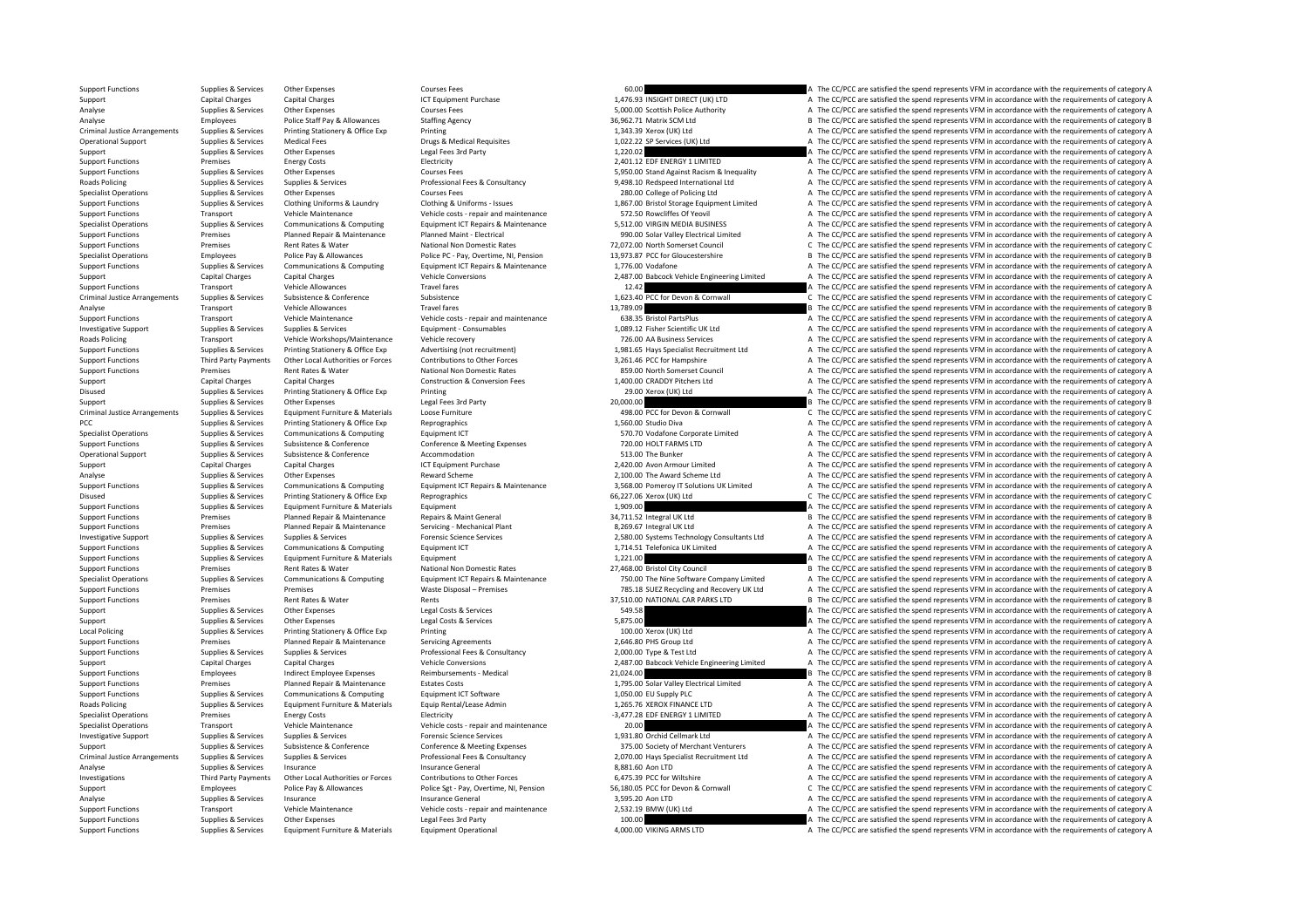of the COPC are satisfied the spend of the conduction of the spending of the spending of the spending of the spending of the spending of the spending of the spending of the spending of the spending of the spending of the s

Support Functions Supplies & Services Equipment Furniture & Materials Equipment A The Support HQ Imprest A The CC/PCC are satisfied the spend represents VFM in accordance with the requirements of category A Investigations Supplies & Services Other Expenses Courses Fees Courses Fees 645.00 Child Rescue Coalition EU A The CC/PCC are satisfied the spend represents VFM in accordance with the requirements of category A Criminal Justice Arrangements Supplies & Services Supplies & Services Supplies & Services Supplies & Services<br>
For alter and the COPCC are satisfied the spend represents VFM in accordance very vehicle Wehlen Wehlen Wehlen Transport Vehicle Workshops/Maintenance Vehicle recovery Vehicle recovery 1,180.00 AA Business Services A The CC/PCC are satisfied the spend represents VFM in accordance with the requirements of category A Supporters A The Support Functions Supplies & Services Communications & Computing Equipment ICT Repairs & Maintenance 1,776.00 Vodafone A The CC/PCC are satisfied the spend represents VFM in accordance with the requirements of category A Support Functions Supplies & Services Equipment Furniture & Materials Equipment Equipment Equipment 515.00 Antec Ltd A The CC/PCC are satisfied the spend represents VFM in accordance with the requirements of category A Analyse Transport Vehicle Allowances Travel fares Travel fares 14,634.00 B The CC/PCC are satisfied the spend represents VFM in accordance with the requirements of category B Support Functions Transport Vehicle Maintenance Vehicle costs ‐ repair and maintenance 5,761.05 SJ Cook & Sons Ltd A The CC/PCC are satisfied the spend represents VFM in accordance with the requirements of category A Support Capital Charges Capital Charges Construction & Conversion Works 2,712.00 Romac Building Contractors Ltd A The CC/PCC are satisfied the spend represents VFM in accordance with the requirements of category A Roads Po Roads Policing Supplies & Services Supplies & Services Professional Fees & Consultancy 6,476.37 Redspeed International Ltd A The CC/PCC are satisfied the spend represents VFM in accordance with the requirements of category A Support Functions Premises Energy Costs Electricity Electricity Electricity and the CC/PCC are satisfied the spend represents VFM in accordance with the requirements of category A The CC/PCC are satisfied the spend represe Support Functions Premises Energy Costs Electricity Electricity 591.45 EDF ENERGY 1 LIMITED A The CC/PCC are satisfied the spend represents VFM in accordance with the requirements of category A The Criticity of the spend r Support Functions Premiers Energy Costs Electricity – 2,295.14 EDF ENERGY 1 LIMITED A The CC/PCC are satisfied the spend represents VEM in accordance with the requirements of category A Operational Support Supplies & Services Other Expenses Morses Equipment Horses - Equipment Publise A The CAPC are satisfied the spend represents VFM in accordance with the requirements of category A Supplies & Services Sup B The CC/PCC are satisfied the spend represents VFM in accordance with the requirements of category B Roads Policing Supplies & Services Equipment Furniture & Materials Equipment Operational equipment Operational<br>Specialist Operations Specialist Operations and premises of the Premises and Materialism (Specialism and the C<br> Specialist Operations Premises Rent Rates Rent Rates Rent Rates National Non Domestic Rates 2,049.25 North Somerset Council A The CC/PCC are satisfied the spend represents VFM in accordance with the requirements of categor Support Functions Supporters Cumplies & Services Cumpus Legal Costs Beautiful Costs and Costs and Costs and Costs and Costs and Costs and Costs and Costs and Costs and Costs and Costs and Costs and Costs and Costs and Cost Roads Policing Supplies Services Equipment Furniture & Materials Equipment Exteriors Extension Equipment Purniture & Materials Equipment extension of the Services of the Service of A The CC/PCC are satisfied the spend repr A The CC/PCC are satisfied the spend represents VFM in accordance with the requirements of category A Support Functions Supplies & Services Communications & Computing Equipment ICT Hardware Purch 2,625.00 ATOS IT Services Uk Ltd A The CC/PCC are satisfied the spend represents VFM in accordance with the requirements of cate Support Employees Police Pay & Allowances Police PC - Pay, Overtime, NI, Pension 77,378.04 PCC for Devon & Cornwall C The CC/PCC are satisfied the spend represents VFM in accordance with the requirements of category C Inve Investigative Support Supplies & Services Supplies & Services Forensic Science Services Forensic Science Services 3,701.10 Orchid Cellmark Ltd A The CC/PCC are satisfied the spend represents VFM in accordance with the requ PCC Supplies & Services Printing Stationery & Office Exp Printing Printing Printing and A The CC/PCC are satisfied the spend represents VFM in accordance with the requirements of category A The CC/PCC are satisfied the spe A The CC/PCC are satisfied the spend represents VFM in accordance with the requirements of category A PCC PCC are satisfied the spend represents VFM in accordance with the requirements of category A The CC/PCC are satisfied the spend represents VFM in accordance with the requirements of category A Supplies & Services Equip Support Functions Supplies & Services Equipment Furniture & Materials Loose Furniture Materials Loose Furniture exceptions of the Service of the Service Decision Solution Itd A The CC/PCC are satisfied the spend represents Support Capital Charges Capital Charges Capital Charges Additions:Non Enhancing Fees 2,214.00 Services Design Solution Ltd A The CC/PCC are satisfied the spend represents VFM in accordance with the requirements of category Analyse Employees Police Staff Pay & Allowances Staffing Agency Staffing Agency 14,320.20 Matrix SCM Ltd B The CC/PCC are satisfied the spend represents VFM in accordance with the requirements of category B Vaste Disposal of Premises and The CC/PCC are satisfied the spend represents VFM in accordance with the requirements of category A<br>The CC/PCC are satisfied the spend represents VFM in accordance with the requirements of category A<br>C The Support Support Supplies & Services Equipment Furniture & Materials Equipment Equipment Equipment Anterials Equipment Equipment Equipment Equipment Professional Fees & Consultancy and the Services and the COPC are satisfie Specialist Operations Supplies & Services Supplies & Services Professional Fees & Consultancy 669.50 Pacata Consulting Ltd A The CC/PCC are satisfied the spend represents VFM in accordance with the requirements of category Analyse Transport Vehicle Allowances Travel fares Travel fares 10,582.56 B The CC/PCC are satisfied the spend represents VFM in accordance with the requirements of category B Criminal Justice Arrangements Supplies & Services Supplies & Services Music Professional Fees & Consultancy Professional Pees & Consultancy 2,587.50 Hays Specialist Recruitment Ltd A The CC/PCC are satisfied the spend repr A The CC/PCC are satisfied the spend represents VFM in accordance with the requirements of category A Support Functions Premises Energy Costs Electricity Electricity Electricity Support Electricity 503.19 British Gas Business (Electric) A The CC/PCC are satisfied the spend represents VFM in accordance with the requirements Support Supplies & Services Other Expenses Legal Costs & Services 600.00 A The CC/PCC are satisfied the spend represents VFM in accordance with the requirements of category A Roads Policing Supplies & Services Supplies & Services Professional Fees & Consultancy 4,749.05 Redspeed International Ltd A The CC/PCC are satisfied the spend represents VFM in accordance with the requirements of category Specialist Operations Supplies & Services Equipment Furniture & Materials Equipment Equipment Supplies & Services Equipment Supplies & Materials Equipment Supplies A The CC/PCC are satisfied the spend represents VFM in acc Analyse Employees Police Staff Pay & Allowances Staffing Agency Staffing Agency 14,327.09 Matrix SCM Ltd B The CC/PCC are satisfied the spend represents VFM in accordance with the requirements of category B Support Functio Unplanned Repair & Maintenance Responsive Maint - Fences or Boundaries 2.069.20 Romac Building Contractors Itd A The CC/PCC are satisfied the spend represents VEM in accordance with the requirements of category A Support Functions Supplies & Services Communications & Computing Equipment ICT Repairs & Maintenance 1,959.95 PJ & RHS LTD A The CC/PCC are satisfied the spend represents VFM in accordance with the requirements of category Support Functions Supplies & Services Communications & Computing Equipment ICT Software 115,000.00 ESRI UK Ltd C The CC/PCC are satisfied the spend represents VFM in accordance with the requirements of category C Supplies Support Functions Supplies Services Communications & Computing Faulthoust ICT 1,000 and 1,728.75 Telefonica UK Limited A The CC/PCC are satisfied the spend represents VFM in accordance with the requirements of category A Support Functions Transport Vehicle Maintenance Vehicle Costs - licences Vehicle costs - licences 6,335.00 Corporate Support HQ Imprest A The CC/PCC are satisfied the spend represents VFM in accordance with the requirement Investigative Support Supplies & Services Supplies & Services Forensic Science Services Forensic Science Services Forensic Science Services 1,082.60 Orchid Cellmark Ltd A The CC/PCC are satisfied the spend represents VFM i Operational Support Supplies & Services Other Expenses Horses Forage Horses Forage 1,215.00 1,215.00 A The CC/PCC are satisfied the spend represents VFM in accordance with the requirements of category A The CC/PCC are sati Support Capital Charges Capital Charges Capital Charges Construction & Conversion Fees 7,500.00 HLMAD LIMITED A The CC/PCC are satisfied the spend represents VFM in accordance with the requirements of category A The Constr Support Functions Supplies & Services Communications & Computing Telephone Calls 510.00 Vodafone Corporate Limited A The CC/PCC are satisfied the spend represents VFM in accordance with the requirements of category A The C Specialist Operations Transport Transport Vehicle Allowances Travel fares Travel fares Travel fares Travel fares Travel fares Travel fares Travel fares Travel fares Transport Vehicle Allowance Vehicle costs repair and main Support Transport Vehicle Maintenance Vehicle Maintenance Vehicle costs - repair and maintenance 817.14 SJ Cook & Sons Ltd A The CC/PCC are satisfied the spend represents VFM in accordance with the requirements of category PCC PCC Supplies A Services Printing Stationery & Office Exp Reprographics Reprographics 700.00 Studio Mix Ltd A The CC/PCC are satisfied the spend represents VFM in accordance with the requirements of category A The CC/PC Specialist Operations Supplies & Services Contractors/ Fees & Hired Services Fees & Hired Services Fees & Hired Services Fees & Hired National Non Domestic Rates 18.05 1.191.00 North Somerset Council and The CC/PCC are sat Specialist Operations Premises Rent Rates & Water National Non Domestic Rates 1,191.00 North Somerset Council A The CC/PCC are satisfied the spend represents VFM in accordance with the requirements of category A Support Functions Transport Vehicle Maintenance Vehicle Costs - repair and maintenance 1,031.18 SJ Cook & Sons Ltd A The CC/PCC are satisfied the spend represents VFM in accordance with the requirements of category A The C Premises Rent Rates & Water National Non Domestic Rates 1,817.00 Bath & North East Somerset A The CC/PCC are satisfied the spend represents VFM in accordance with the requirements of category A Supplies & Services Contractors/ Fees & Hired Services Fees & Hired The COVIDEN 1.573.00 SMSR (Social & Market Strategic Res A The CC/PCC are satisfied the spend represents VFM in accordance with the requirements of catego Support Functions Supplies & Services Supplies & Services Professional Fees & Consultancy Support For the CONSULTANCE Computing Ltd A The CC/PCC are satisfied the spend represents VFM in accordance with the requirements of Support Functions Supplies & Services Clothing Uniforms & Laundry Clothing & Uniforms - Issues 668.00 Thomas Jacks Ltd A The CC/PCC are satisfied the spend represents VFM in accordance with the requirements of category A Supplies & Services Communications & Computing Equipment ICT Repairs & Maintenance 3,304.28 Capita Secure Information Solutions A The CC/PCC are satisfied the spend represents VFM in accordance with the requirements of cat Support Functions Transport Vehicle Allowances Travel fares Travel fares Travel fares 17.67 Corporate Support HQ Imprest A The CC/PCC are satisfied the spend represents VFM in accordance with the requirements of category A Roads Policing Supplies & Services Supplies & Services Professional Fees & Consultancy Professional Fees & Consultancy 632.57 Tele‐Traffic (UK) Limited A The CC/PCC are satisfied the spend represents VFM in accordance with Support Functions Supplies & Services Contractors/ Fees & Hired Services Fees & Hired Services Fees & Hired Services Fees & Hired Services Supplies A The CC/PCC are satisfied the spend represents VFM in accordance with the Specialist Operations Premises Premises Rent Rates Rent Rates National Non Domestic Rates 2,050.00 North Somerset Council A The CC/PCC are satisfied the spend represents VFM in accordance with the requirements of category Specialist Operations Supplies & Services Communications & Computing Equipment ICT Equipment ICT exclusive Computing Equipment ICT exclusive Purch and the Services A The CC/PCC are satisfied the spend represents VFM in acc A The CC/PCC are satisfied the spend represents VFM in accordance with the requirements of category A Support Capital Charges Capital Charges Capital Charges ICT Equipment Purchase ICT Equipment Purchase 57,287.80 ATOS IT Services Uk Ltd C The CC/PCC are satisfied the spend represents VFM in accordance with the requirement Support Functions Transport Vehicle Maintenance Vehicle costs - tyres and tubes 566.20 CABOT TYRE SERVICE LTD A The CC/PCC are satisfied the spend represents VFM in accordance with the requirements of category A PCC Third Party Payments Other Local Authorities or Forces Charges ‐ Financial Services 1,800.00 RSM Risk Assurance Services LLP A The CC/PCC are satisfied the spend represents VFM in accordance with the requirements of category A Analyse Third Party Payments Other Local Authorities or Forces Contributions to Other Forces 109,894.00 PCC for Dorset C The CC/PCC are satisfied the spend represents VFM in accordance with the requirements of category C Support Functions Premises Energy Costs Energy Costs Gas Gas Gas Support Functions Base of the COPOC are satisfied the spend represents VFM in accordance with the requirements of category A Support Functions Contents Conce